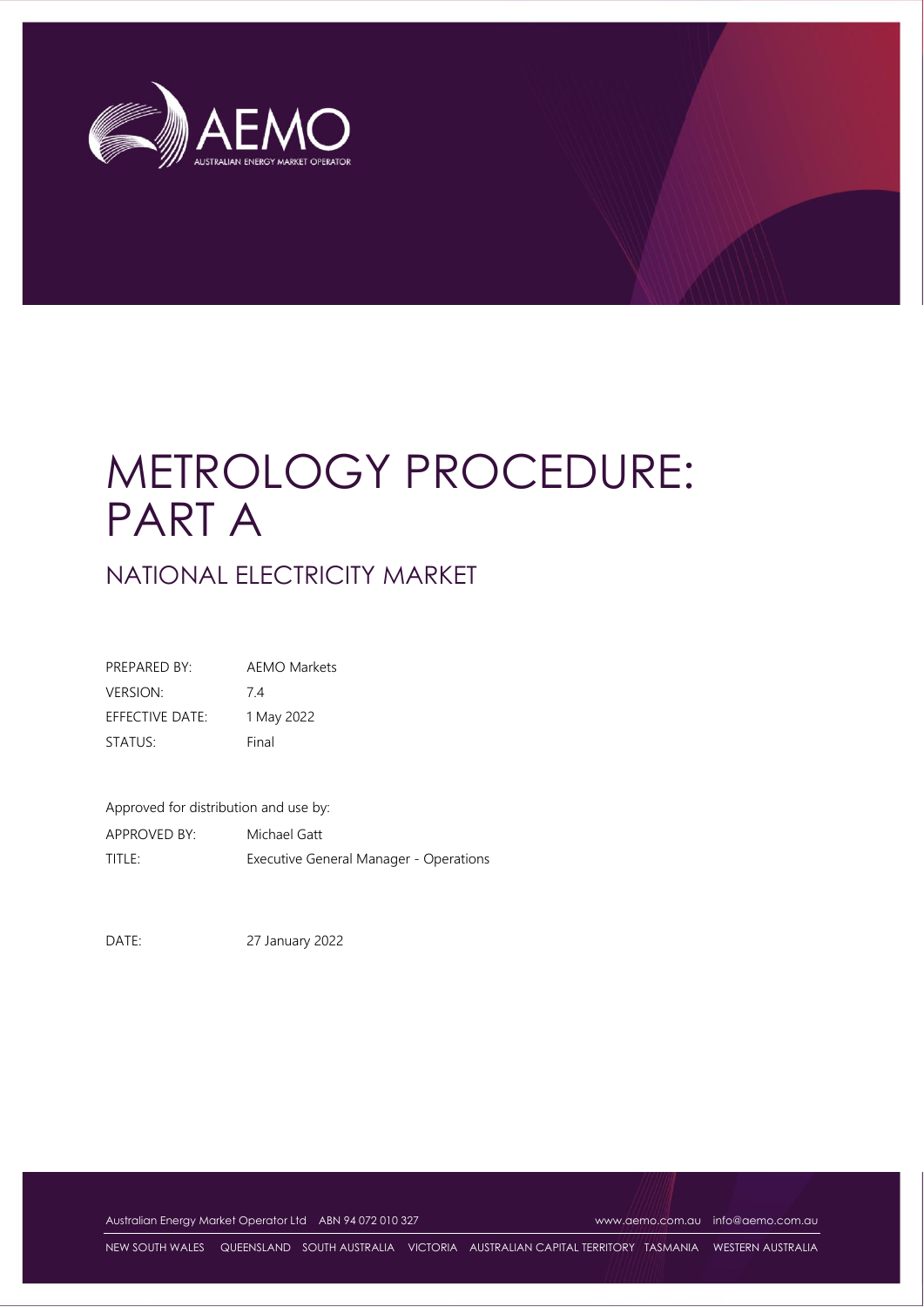

# **VERSION RELEASE HISTORY**

| Version | <b>Effective Date</b> | Summary of Changes                                                                                                                                                                                                                                                                                                                   |  |
|---------|-----------------------|--------------------------------------------------------------------------------------------------------------------------------------------------------------------------------------------------------------------------------------------------------------------------------------------------------------------------------------|--|
| 3.0     | 31 October 2011       | Updated to incorporate provisions of Rule Change: Provision of Metering data<br>Services and Clarification of Existing Metrology Requirements.                                                                                                                                                                                       |  |
| 3.01    | 1 July 2012           | Updated to incorporate jurisdictional material in relation to Queensland Retail Tariff<br>Reform                                                                                                                                                                                                                                     |  |
| 3.10    | 1 January 2014        | Introduction of FRC in Tasmania                                                                                                                                                                                                                                                                                                      |  |
| 3.20    | 1 March 2014          | Updated to incorporate provisions of Rules Change: National Electricity Amendment<br>(Small Generation Aggregator Framework) Rule 2012 ERC 0141 and text corrections.                                                                                                                                                                |  |
| 5.30    | 15 May 2015           | Updated to align version numbering with Metrology Procedure: Part B and to include<br>corrections                                                                                                                                                                                                                                    |  |
| 6.00    | 1 December 2017       | Updated to incorporate:<br>National Electricity Amendment (Expanding competition in metering and related<br>services) Rule 2015. No.12;<br>National Electricity Amendment (Embedded Networks) Rule 2015 No. 15; and<br>$\bullet$<br>National Electricity Amendment (Meter Replacement Processes) Rule 2016 No. 2.<br>$\bullet$       |  |
| 6.01    | 1 December 2017       | Updated to incorporate a number of clarifications and corrections                                                                                                                                                                                                                                                                    |  |
| 6.02    | 1 December 2017       | Updated with feedback from PoC Work Package 3 first stage consultation                                                                                                                                                                                                                                                               |  |
| 6.03    | 1 December 2017       | Final version.                                                                                                                                                                                                                                                                                                                       |  |
| 6.04    | 1 December 2017       | Added Jurisdictional x-values for type 4A metering installations                                                                                                                                                                                                                                                                     |  |
| 6.05    | 20 May 2020           | Updated to include IEC61869 in the CT and VT Standards, and clarify the Validation of<br>Metering data for whole current Small Customer Metering installations, Type 4A, 5, 6<br>and 7 Metering installations.                                                                                                                       |  |
| 7.0     | 1 October 2021        | Updated for National Electricity Amendment (Five Minute Settlement) Rule 2017 No.<br>15                                                                                                                                                                                                                                              |  |
| 7.01    | 1 October 2021        | V6.05 and v7.0 consolidated                                                                                                                                                                                                                                                                                                          |  |
| 7.1     | 1 May 2022            | Updated to incorporate National Electricity Amendment (Global Settlement and<br>Market Reconciliation) Rule 2018 No 14                                                                                                                                                                                                               |  |
| 7.2     | N/A                   | Version number not used                                                                                                                                                                                                                                                                                                              |  |
| 7.3     | 1 May 2022            | Updated to incorporate National Electricity Amendment (Introduction of metering<br>coordinator planned interruptions) Rule 2020 No. 7                                                                                                                                                                                                |  |
| 7.31    | 1 May 2022            | Updated to include changes for the Metering ICF Package 2020 consultation, the<br>changes are for the following Information Change Requests (ICFs):<br>ICF_019 Metrology Procedure sampling methodology<br>ICF_020 Changes to the clause 4.2 of the SLP to avoid confusion with the terms<br>$\bullet$<br>validation vs verification |  |
| 7.4     | 1 May 2022            | Clarified clauses and updated Australian Standard References according to October<br>Retail Electricity Consultation. Consolidated versions v7.1, v7.3 and v7.31.                                                                                                                                                                    |  |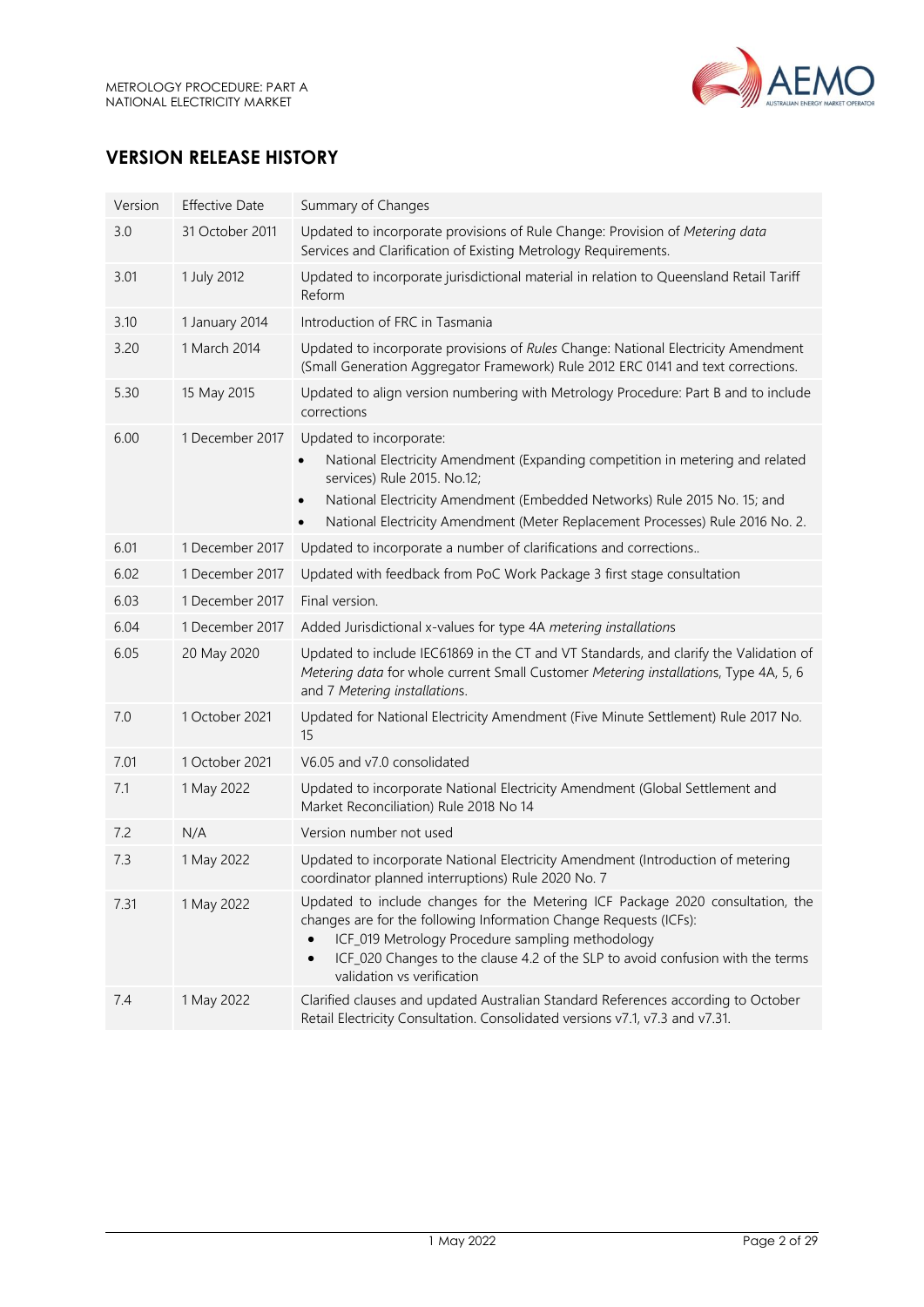

#### **CONTENTS**

| 1.    | <b>INTRODUCTION</b>                                                    | 5               |
|-------|------------------------------------------------------------------------|-----------------|
| 1.1.  | Purpose and Scope                                                      | 5               |
| 1.2.  | Definitions and Interpretation                                         | 5               |
| 1.3.  | <b>Related AEMO Documents</b>                                          | 5               |
| 2.    | RESPONSIBILITY FOR METERING PROVISION                                  | $6\phantom{1}6$ |
| 3.    | <b>METERING INSTALLATION COMPONENTS</b>                                | 6               |
| 3.1.  | Requirements under National Measurement Act and Use of Standards       | 6               |
| 3.2.  | Use of Optical Ports and Pulse Outputs                                 | $\overline{7}$  |
| 3.3.  | Password Allocation                                                    | $\overline{7}$  |
| 3.4.  | "x" values - Calculation and Use                                       | $\overline{7}$  |
| 3.5.  | "y" values - Calculation and Use                                       | 9               |
| 3.6.  | Grandfathering                                                         | 10              |
| 3.7.  | Data Storage Requirements for Meters                                   | 10              |
| 3.8.  | Metering installation Clock                                            | 11              |
| 3.9.  | <b>Interval Meters</b>                                                 | 11              |
| 3.10. | Alarm settings                                                         | 11              |
| 4.    | MINIMUM SERVICES SPECIFICATION                                         | 12              |
| 4.1.  | Minimum Service Levels                                                 | 12              |
| 4.2.  | <b>Technical Requirements</b>                                          | 12              |
| 5.    | <b>SUMMATION METERING</b>                                              | 13              |
| 6.    | <b>EMBEDDED NETWORKS</b>                                               | 13              |
| 7.    | REVERSION OF METERING INSTALLATION TYPES                               | 14              |
| 8.    | ROUTINE TESTING AND INSPECTION OF METERING INSTALLATIONS               | 14              |
| 9.    | INSTALLATION OF METER(S)                                               | 15              |
| 9.1.  | <b>General Requirements</b>                                            | 15              |
| 9.2.  | Type 4A Metering installations Only                                    | 15              |
| 10.   | <b>METER CHURN</b>                                                     | 16              |
| 10.1. | Initiation of a Meter Churn                                            | 16              |
| 10.2. | Performance of a Meter Churn                                           | 16              |
| 10.3. | Meter Churn Process                                                    | 16              |
| 11.   | DE-COMMISSIONING AND REMOVAL OF METERING EQUIPMENT AND NETWORK DEVICES | 16              |
| 11.1. | Preliminary Requirements                                               | 16              |
| 11.2. | Network Devices                                                        | 16              |
| 12.   | RESPONSIBILITY FOR METERING DATA SERVICES                              | 17              |
| 12.1. | Metering data Services                                                 | 17              |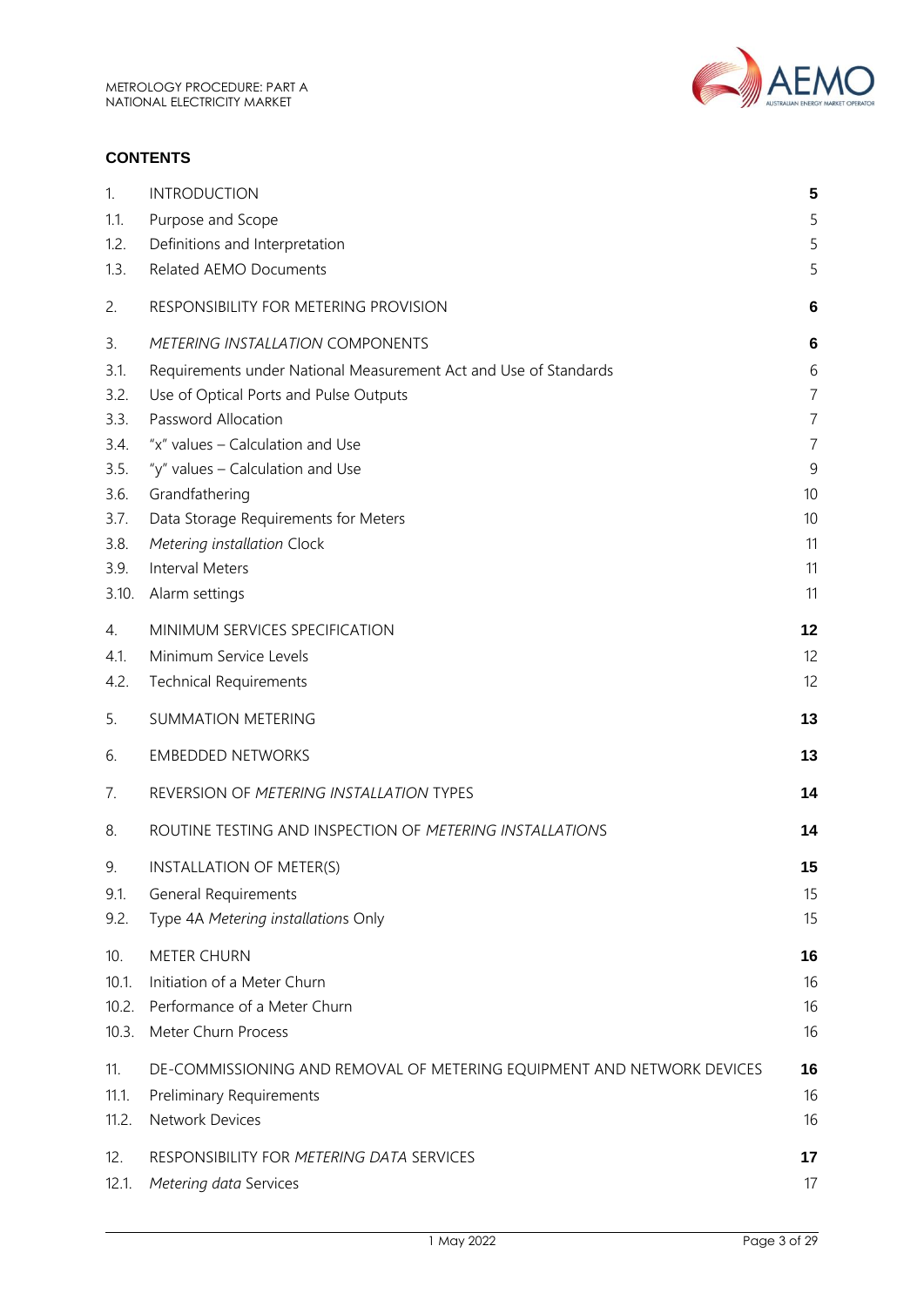

| 12.2. | Metering data Collection                                                                       | 17 |
|-------|------------------------------------------------------------------------------------------------|----|
| 12.3. | Metering data Storage                                                                          | 20 |
| 12.4. | Access to Metering data                                                                        | 20 |
| 12.5. | Verification of Metering data for whole current Metering installations for small customers and |    |
|       | Type 7 Metering installations                                                                  | 20 |
| 12.6. | Metering installation Type 7 - Sample Testing                                                  | 21 |
| 12.7. | Request for Test of Calculated Metering data                                                   | 23 |
| 12.8. | AEMO's Metering data Obligations                                                               | 24 |
| 13.   | <b>EMERGENCY PRIORITY PROCEDURES</b>                                                           | 24 |
| 13.1. | Criteria for determining Emergency Condition                                                   | 24 |
| 13.2. | Metering installations Affected                                                                | 25 |
| 13.3. | Prioritisation of Services by MC in Emergency Condition                                        | 25 |
| 13.4. | Other Laws Prevail                                                                             | 25 |
| 14.   | SHARED FUSE ARRANGEMENTS                                                                       | 25 |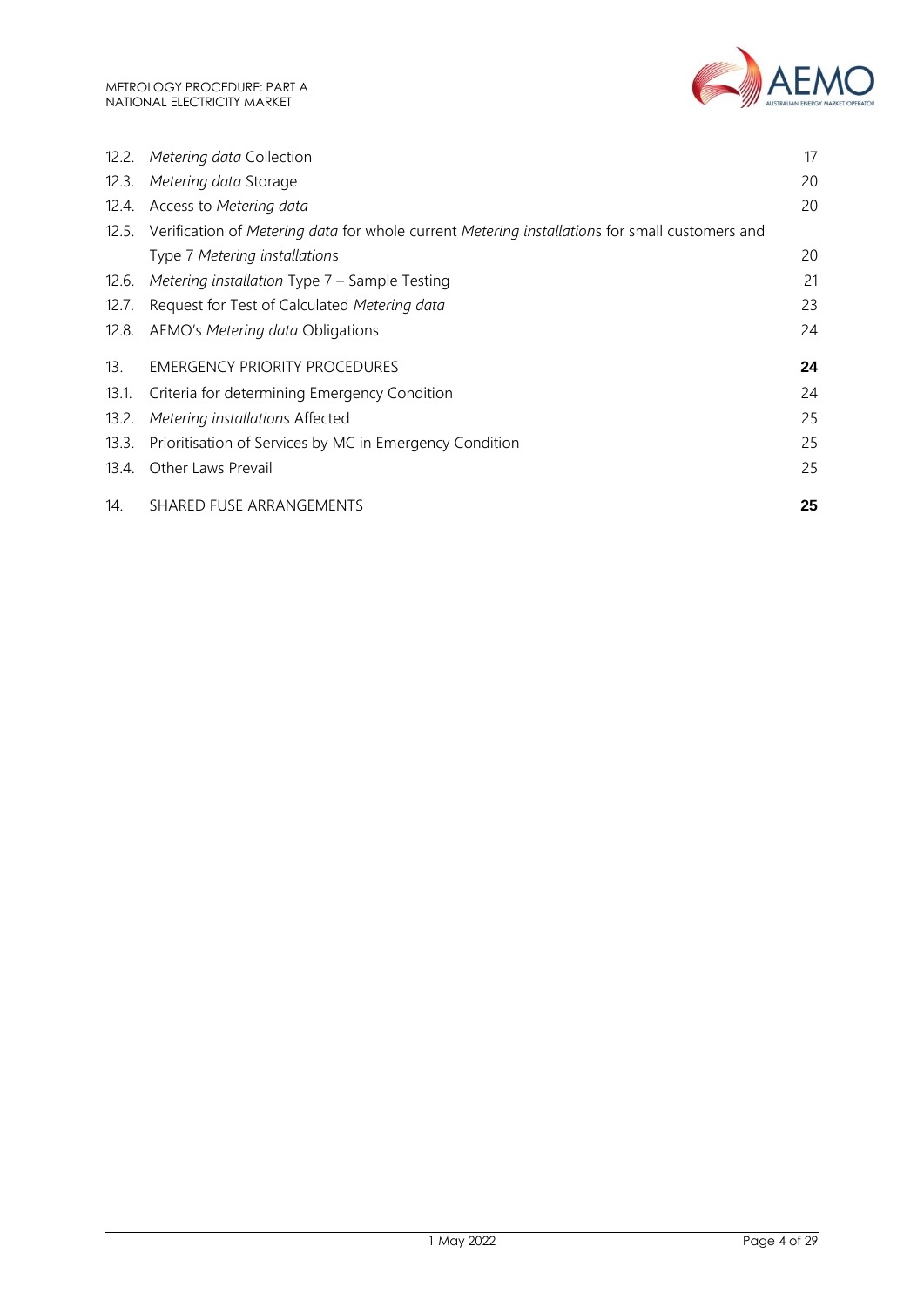

# <span id="page-4-0"></span>**1. INTRODUCTION**

#### <span id="page-4-1"></span>**1.1. Purpose and Scope**

This is the Metrology Procedure: Part A (Procedure), made under clauses 7.16.3, 7.16.4 and 7.16.5 of the National Electricity Rules (NER). This document also contains, for the sake of convenience, the following procedures:

- (a) *minimum services specification* procedures, which AEMO is required to *publish* under clause 7.8.3(b) of the NER;
- (b) *emergency priority procedures*, which AEMO is required to *publish* under clause 7.8.5(b) of the NER;
- (c) *network device* procedures, which AEMO is required to *publish* under clause 7.8.6(1) of the NER; and
- (d) *meter churn procedures*, which AEMO is required to *publish* under clause 7.8.9(f) of the NER.

This Procedure has effect only for the purposes set out in the NER. The NER and the *National Electricity Law* prevail over this Procedure to the extent of any inconsistency.

# <span id="page-4-2"></span>**1.2. Definitions and Interpretation**

Terms defined in the *National Electricity Law* and the NER have the same meanings in these Procedures unless otherwise specified in this clause.

Terms defined in the NER are intended to be identified in these Procedures by italicising them, but failure to italicise a defined term does not affect its meaning.

The Retail Electricity Market Procedures – Glossary and Framework:

- (a) is incorporated into and forms part of this Procedure; and
- (b) should be read in conjunction with this Procedure.

# <span id="page-4-3"></span>**1.3. Related AEMO Documents**

| Title                                                            | Location                                                                                                                                    |
|------------------------------------------------------------------|---------------------------------------------------------------------------------------------------------------------------------------------|
| Retail Electricity Market Procedures - Glossary<br>and Framework | http://aemo.com.au/Electricity/National-Electricity-Market-<br>NEM/Retail-and-metering/Glossary-and-Framework                               |
| Metrology Procedure: Part B                                      | http://www.aemo.com.au/Electricity/National-Electricity-Market-<br>NEM/Retail-and-metering/Metrology-Procedures-and-<br>Unmetered-Loads     |
| Service Level Procedure (MDP)                                    | http://www.aemo.com.au/Electricity/National-Electricity-Market-<br>NEM/Retail-and-metering/Metering-procedures-quidelines-and-<br>processes |
| Service Level Procedure (MP)                                     | http://www.aemo.com.au/Electricity/National-Electricity-Market-<br>NEM/Retail-and-metering/Metering-procedures-quidelines-and-<br>processes |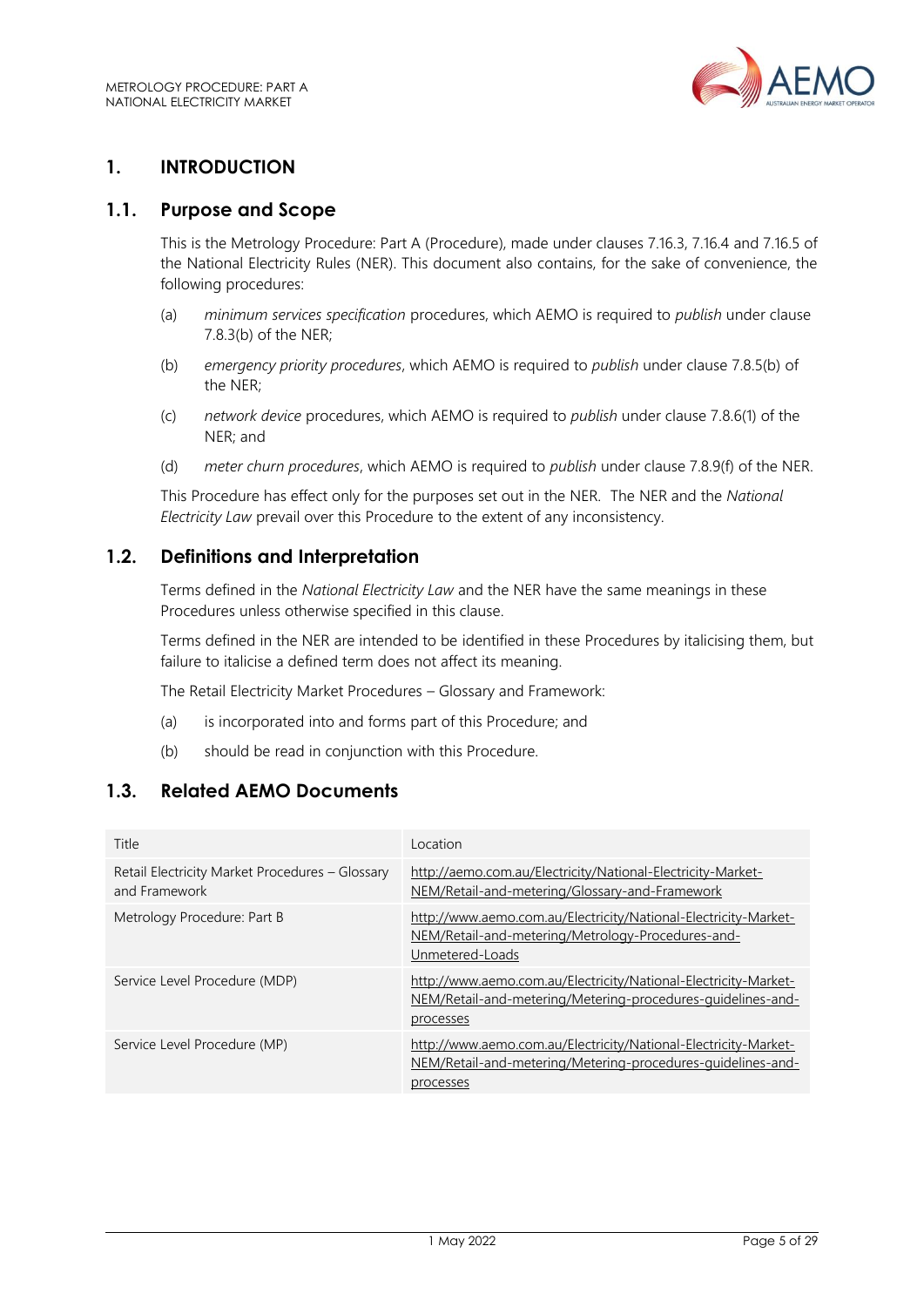

# <span id="page-5-0"></span>**2. RESPONSIBILITY FOR METERING PROVISION**

- (a) MCs must use MPs to provide, install, test and maintain the relevant components, characteristics and service requirements of the *metering installation* as specified in the NER and this Procedure*,* as appropriate.
- (b) MCs are responsible for the design of a *metering installation* and warrant that the design complies with the components, characteristics and service requirements specified in the NER and this Procedure.
- (c) MCs must ensure the components have been selected, installed, tested and commissioned by the MPs so that the *metering installation* satisfies the relevant accuracy and performance requirements in the NER and this Procedure.
- (d) An MP must be able to provide detailed specification and design requirements for those *metering installations* for which accreditation has been provided.

# <span id="page-5-1"></span>**3.** *METERING INSTALLATION* **COMPONENTS**

The components, their characteristics, and associated service requirements for *metering installations* not detailed in the NER are detailed in this section.

# <span id="page-5-2"></span>**3.1. Requirements under National Measurement Act and Use of Standards**

- (a) *Meters* used in type 1, 2, 3, 4, 4A, 5, and 6 *metering installations* must comply with all applicable specifications or guidelines (including transitional arrangements) specified by the National Measurement Institute under the *National Measurement Act,* and must also meet all requirements of *Australian Standards* and International Standards:
	- (i) For type 1, 2, 3, 4, 4A, and 5 (including type 3 and 4 whole *current*) *metering installation measurement elements*: AS 62052.11, AS 62053.21 and AS 62053.22.
	- (ii) For type 6 *metering installation measurement elements*: AS 1284.1, AS 62053.21 and AS 62052.11.
- (b) CTs for type 1, 2, 3, 4, 4A, 5 and 6 *metering installations*, must meet the requirements of AS AS 61869.1 (General Requirements), AS 61869.2 (CT) and AS 61869.4 (combined transformers) or IEC 61869.1 (General Requirements) and IEC 61869.2 (CT) and must also comply with any applicable specifications or guidelines specified by the National Measurement Institute under the *National Measurement Act.*
- (c) VTs for type 1, 2, 3, 4 ,5 and 6 *metering installations*, must meet the requirements of AS AS 61869.1 (General Requirements), AS 61869.3 (Inductive VT), AS 61869.4 (combined transformers), AS AS 61869.5 (Capacitor VT) and AS 1243 (three-phase VT) or IEC 61869.1 (General Requirements) and IEC 61869.3 (Inductive VT) and must also comply with any applicable specifications or guidelines (including transitional arrangements) specified by the National Measurement Institute under the *National Measurement Act.*
- (d) Newly purchased CTs and VTs must comply with current *Australian Standards* as identified in paragraphs (b) and (c) or International Standards as identified in paragraphs (b) and (c).
- (e) In-service and grandfatherered CTs and VTs must comply with the *Australian Standard* that applied at the time of installation (for in-service) or purchase (for grandfathered).
- (f) Unless otherwise permitted by the NER, the MC must ensure that new *meters* and related equipment used at a *connection point* have a valid pattern approval issued under the authority of the National Measurement Institute or, until relevant pattern approvals exist, a valid type test certificate issued by a National Association of Testing Authorities (*NATA)*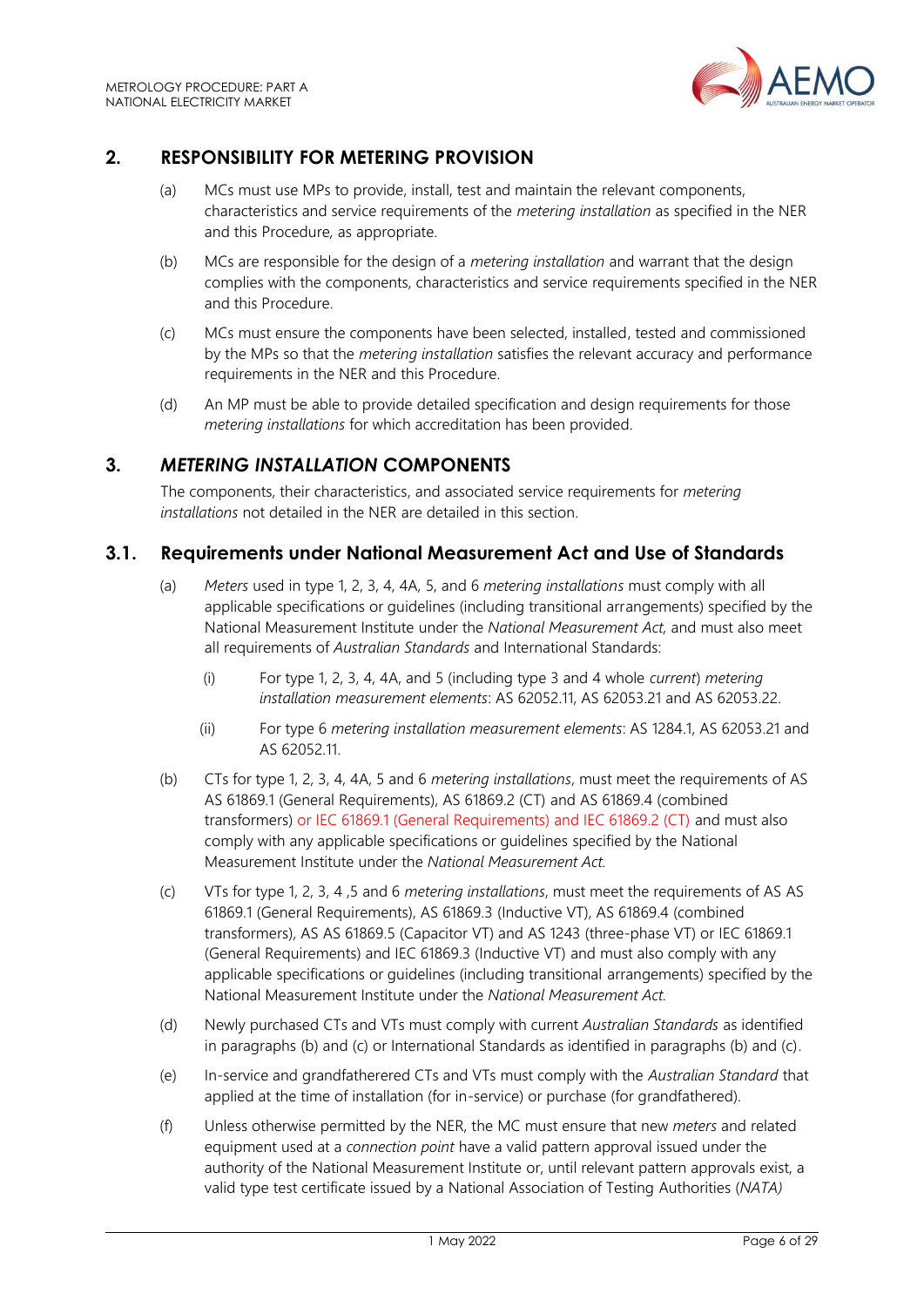

accredited laboratory or a body recognised by *NATA* under the ILAC mutual recognition scheme. Relevant approval certificates must be provided to AEMO on request.

- (g) A visible display must be provided to display, at a minimum, the cumulative total *energy* for each register measured by that *metering installation.*
- (h) Any programmable settings available within the *metering installation*, or any peripheral device that will affect the resolution of displayed or stored data, must meet the relevant requirements of AS 62052.11, AS 62053.21 and AS 62053.22 and must comply with any applicable specifications or guidelines specified by the National Measurement Institute under the *National Measurement Act.*

# <span id="page-6-0"></span>**3.2. Use of Optical Ports and Pulse Outputs**

- (a) Where requested by a FRMP, the MC must provide pulse output facilities representing the quantity of electricity measured in accordance with the relevant *Australian Standard* for that *meter* within a reasonable time of receiving the request.
- (b) For type 1, 2, 3, 4, 4A and 5 *metering installations* with a pulse output, the *measurement element* pulse output must provide a number of energy pulses in each integrating period commensurate with the accuracy class of the *metering installation* when operating at the top of the range of measurement of the *metering installation* but may be set at a lower rate where the anticipated operating range is significantly lower than the top of the range of measurement of the *metering installation.*
- (c) A type 4A or 5 *metering installation* must have an optical port that meets the AS 1284.10.2 or AS 62056.21 or a computer serial port to facilitate downloading of 90 *days* of *interval energy data* for each *Datastream* associated with the *metering installation* in 90 seconds or less.

# <span id="page-6-1"></span>**3.3. Password Allocation**

The MP must allocate "read-only" passwords to FRMPs*,* LNSPs and AEMO, except where separate "read-only" and "write" passwords are not available, in which case the MP must allocate a password to AEMO and the MDP only.

# <span id="page-6-2"></span>**3.4. "x" values – Calculation and Use**

- (a) For *connection points* with a type 5 *metering installation,* the volume of electricity flowing through the *connection point* is to be less than "x" megawatt hour (MWh) per annum, where "x" varies according to Jurisdiction, except for *first-tier load* type 5 *metering installations* that meet clause 11.20.3(a) of the NER.
- (b) The type 5 *metering installation* values of "x" applicable to a Jurisdiction are specified in the following table:

| Jurisdiction                                                                          | Variation in accordance with Jurisdictional policy |
|---------------------------------------------------------------------------------------|----------------------------------------------------|
| Victoria<br>New South Wales<br>South Australia<br><b>Australian Capital Territory</b> | Value of " $x$ " is 160 MWh per annum              |
| Queensland<br>Tasmania                                                                | Value of " $x$ " is zero (0) MWh per annum.        |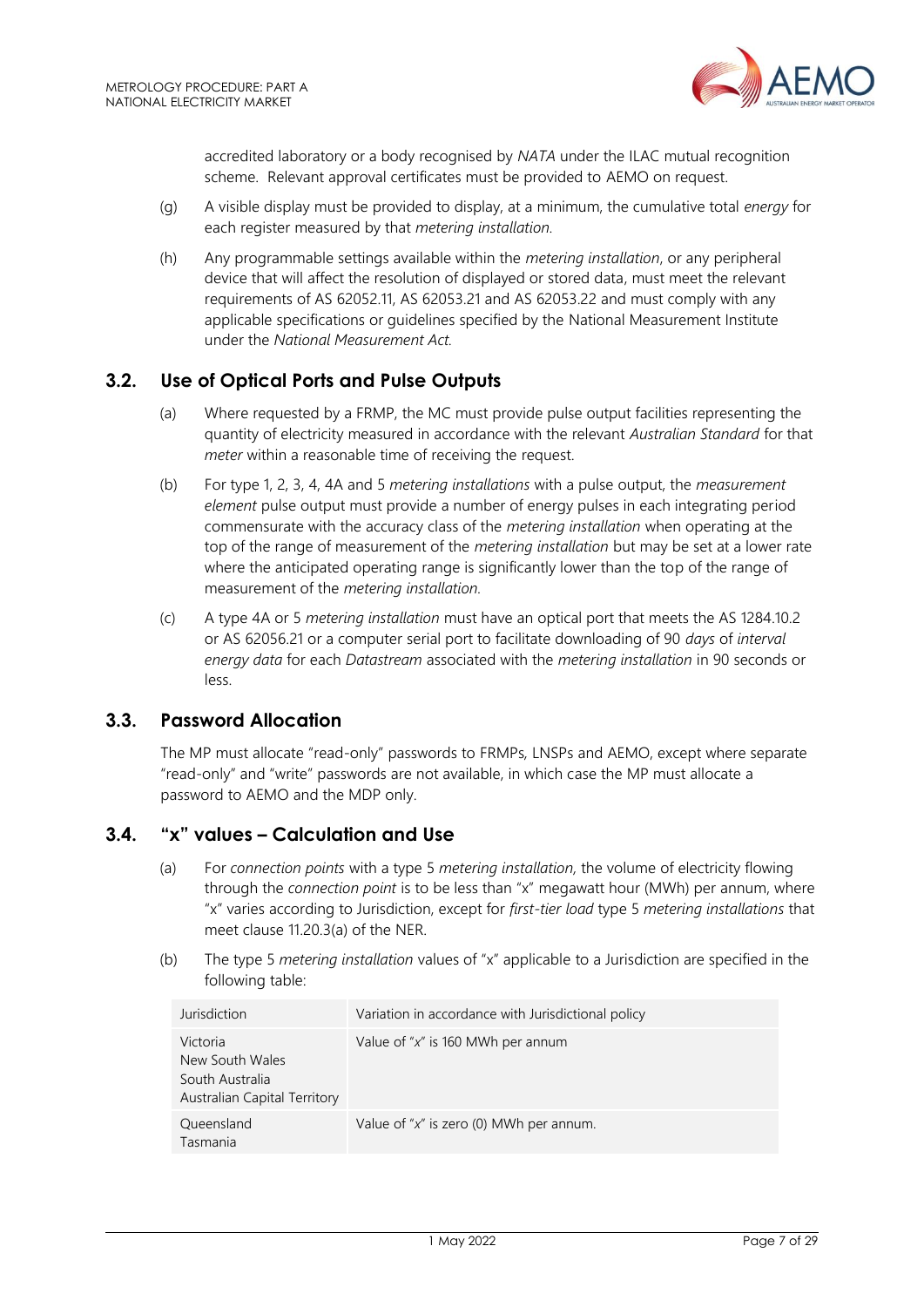

- (c) For *connection points* with a type 4A *metering installation,* the volume of electricity flowing through the *connection point* is to be less than "x" MWh per annum, where "x" varies according to Jurisdiction.
- (d) The type 4A *metering installation* values of "x" applicable to a Jurisdiction are specified in the following table:

| Jurisdiction                                                  | Variation in accordance with Jurisdictional policy |
|---------------------------------------------------------------|----------------------------------------------------|
| Australian Capital Territory<br>New South Wales<br>Queensland | Value of " $x$ " is 100 MWh per annum              |
| South Australia                                               | Value of " $x$ " is 160 MWh per annum              |
| Tasmania                                                      | Value of " $x$ " is 150 MWh per annum              |
| Victoria                                                      | Value of "x" is zero (0) MWh per annum             |

- (e) *Connection points* must not be aggregated when determining the annual consumption or the ADL as the basis of the comparison with the volume threshold for "x"
- (f) The manner in which the volumes of electricity referred to in the table above are to be calculated in each Jurisdiction is specified in the following table:

| Jurisdiction                              | Variation in accordance with Jurisdictional policy                                                                                                                                                                                                                                                                                                                                                                                                                                                                                                                                             |
|-------------------------------------------|------------------------------------------------------------------------------------------------------------------------------------------------------------------------------------------------------------------------------------------------------------------------------------------------------------------------------------------------------------------------------------------------------------------------------------------------------------------------------------------------------------------------------------------------------------------------------------------------|
| Victoria<br>New South Wales<br>Queensland | The volume threshold for a connection point must be determined<br>from the annual consumption for the billing periods over the most<br>recent 12 month period, or prorated over a 12-month period based<br>on the Average Daily Load where consumption over the most recent<br>12 month period is not available. Where no metering data is<br>available, the annual consumption may be calculated based on an<br>engineering report or <i>metering data</i> from the <i>loads</i> of similar<br>customers.                                                                                     |
| South Australia                           | The volume threshold for a connection point must be determined<br>from:<br>(1) the consumption at that connection point for any period of 12<br>consecutive months in the previous 2-year period, or<br>(2) where such consumption data is not available or has not been<br>accurately recorded, a calculation of the annual consumption at<br>that connection point taking into account past electricity<br>consumption levels, the electricity consumption capacity of plant<br>and equipment, the operations for which electricity is required<br>and any other matter considered relevant. |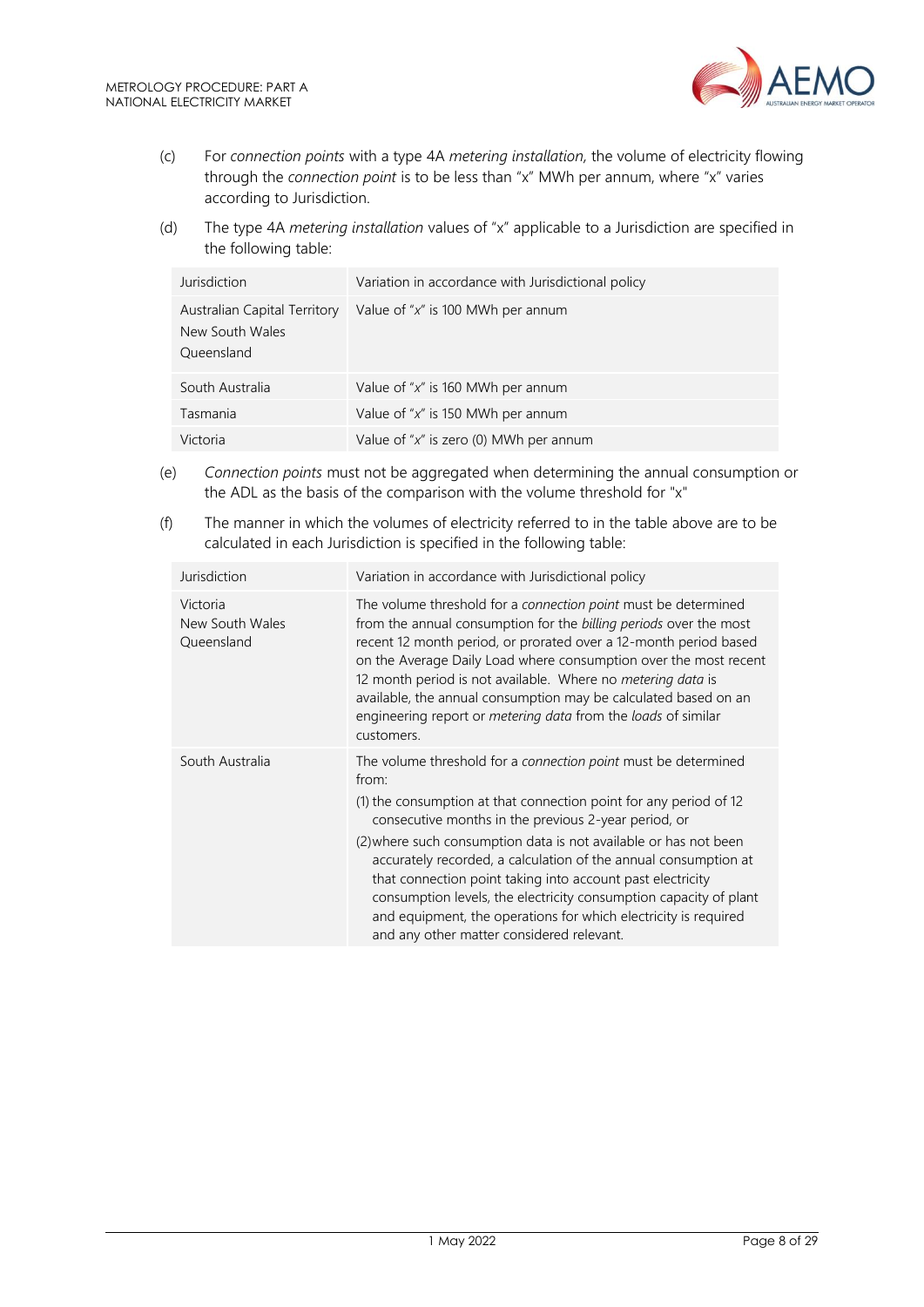

| Jurisdiction                 | Variation in accordance with Jurisdictional policy                                                                                                                                                                                                                                    |  |
|------------------------------|---------------------------------------------------------------------------------------------------------------------------------------------------------------------------------------------------------------------------------------------------------------------------------------|--|
| Australian Capital Territory | The volume threshold for a connection point must be determined<br>from:                                                                                                                                                                                                               |  |
|                              | (1) the annual consumption over the most recent 12-month period,                                                                                                                                                                                                                      |  |
|                              | (2) the annual consumption over the most recent 12-month period<br>plus an allowance of 2%; or                                                                                                                                                                                        |  |
|                              | (3) calculated where consumption over the most recent 12-month<br>period is not available or has not been accurately recorded.<br>Where no consumption data is available, the potential annual<br>consumption may be calculated having regard to relevant<br>circumstances including: |  |
|                              | (a) the consumption capacity of the <i>connection point</i> and the<br>extent to which that capacity is likely to be utilised in the<br>future;                                                                                                                                       |  |
|                              | (b) any recent or proposed change in ownership or use of the Site<br>supplied at the connection point; or                                                                                                                                                                             |  |
|                              | (c) any recent or proposed increase in the consumption capacity<br>of the connection point.                                                                                                                                                                                           |  |

# <span id="page-8-0"></span>**3.5. "y" values – Calculation and Use**

(a) For *connection points* with a type 6 *metering installation,* the volume of electricity flowing through the *connection point* is to be less than "y" MWh per annum, where "y" varies according to Jurisdiction, except for *first-tier load* type 6 *metering installations* that meet the requirements of clause 11.20.3(a) of the NER.

| (b) |  |  | The value of "y" applicable to each Jurisdiction is specified in the following table: |
|-----|--|--|---------------------------------------------------------------------------------------|
|     |  |  |                                                                                       |

| Jurisdiction                                                   | Variation in accordance with Jurisdictional policy                                                                                                                                                                                                                                                                                                                                                                                                                       |  |  |
|----------------------------------------------------------------|--------------------------------------------------------------------------------------------------------------------------------------------------------------------------------------------------------------------------------------------------------------------------------------------------------------------------------------------------------------------------------------------------------------------------------------------------------------------------|--|--|
| Victoria<br>South Australia<br>Australian Capital<br>Territory | Value of " $y''$ is 160 MWh per annum.                                                                                                                                                                                                                                                                                                                                                                                                                                   |  |  |
| New South Wales                                                | Value of " $y''$ is 100 MWh per annum.                                                                                                                                                                                                                                                                                                                                                                                                                                   |  |  |
| Queensland                                                     | Value of " $y''$ is:<br>a) 750 MWh per annum for customers that are not Queensland Market<br>Customers in accordance with (c), below, and,<br>b) 100 MWh per annum for Queensland Market Customers.<br>c) 100 MWh per annum for end-use customers where:<br>card operated meters are installed in accordance with the<br>(i)<br>regulatory framework, or<br>(ii) <i>meters</i> are installed temporarily in a place other than the <i>meter's</i><br>permanent location. |  |  |
| Tasmania                                                       | Value of " $y$ " is 150 MWh per annum.                                                                                                                                                                                                                                                                                                                                                                                                                                   |  |  |

- (c) *Connection points* must not be aggregated when determining the annual consumption or the ADL as the basis of the comparison with the volume threshold for "y".
- (d) The manner in which the volumes of electricity flowing through *connection points* are to be determined is specified for each Jurisdiction in the following table: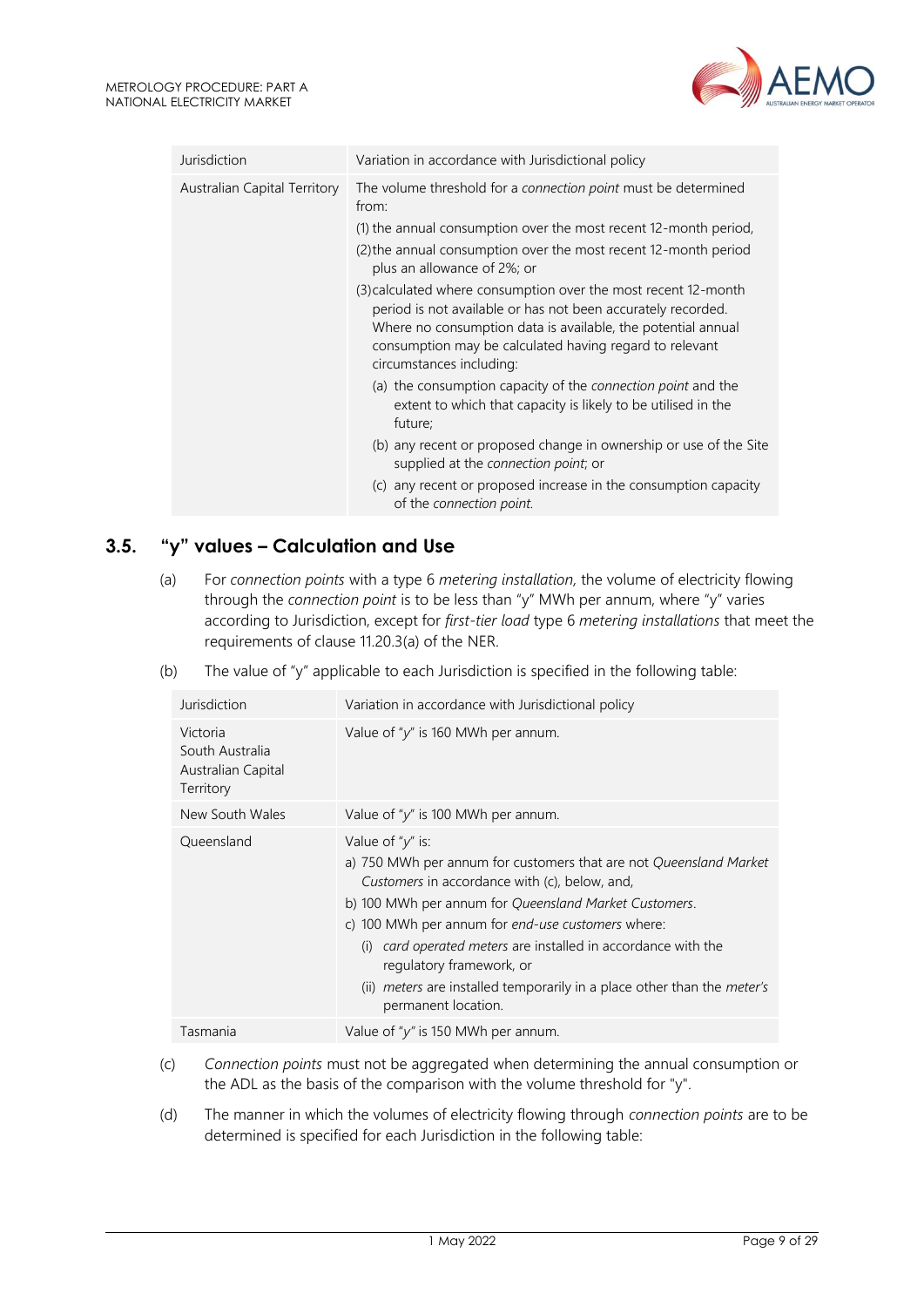

| Jurisdiction                                                             | Variation in accordance with Jurisdictional policy                                                                                                                                                                                                                                                                                                                                                                                                                                                                                                                                                                                                                                                                                                                                                                                                                                   |  |  |
|--------------------------------------------------------------------------|--------------------------------------------------------------------------------------------------------------------------------------------------------------------------------------------------------------------------------------------------------------------------------------------------------------------------------------------------------------------------------------------------------------------------------------------------------------------------------------------------------------------------------------------------------------------------------------------------------------------------------------------------------------------------------------------------------------------------------------------------------------------------------------------------------------------------------------------------------------------------------------|--|--|
| Victoria<br>South Australia<br>New South Wales<br>Queensland<br>Tasmania | The volume threshold for a connection point must be determined from<br>the annual consumption for the billing periods over the most recent<br>12-month period, or prorated over a 12-month period based on the<br>Average Daily Load where consumption over the most recent 12-<br>month period is not available. Where no metering data is available,<br>the annual consumption may be estimated based on an engineering<br>report or metering data from the loads of similar customers.                                                                                                                                                                                                                                                                                                                                                                                            |  |  |
| Australian Capital<br>Territory                                          | The volume threshold for a connection point must be determined from:<br>(1) the annual consumption over the most recent 12-month period,<br>(2) the annual consumption over the most recent 12-month period plus<br>an allowance of 2%, or<br>(3) calculated where consumption over the most recent 12-month<br>period is not available or has not been accurately recorded. Where<br>no metering data is available, the potential annual consumption<br>may be estimated having regard to relevant circumstances<br>including:<br>(a) the consumption capacity of the connection point and the extent<br>to which that capacity is likely to be utilised in the future;<br>(b) any recent or proposed change in ownership or use of the Site<br>supplied at the connection point; or<br>(c) any recent or proposed increase in the consumption capacity of<br>the connection point. |  |  |

# <span id="page-9-0"></span>**3.6. Grandfathering**

- (a) *Meters* and components for a type 5 or 6 *metering installation*, which were installed, or which were held in stock prior to the following dates:
	- (i) 1 January 2007 for *second-tier loads; and*
	- (ii) 1 July 2008 for *first-tier loads.*

and which met the requirements of a Jurisdiction at that time, are deemed to meet the requirements of the *metrology procedure.*

- (b) *Metering installations* that have been installed, or are held in stock for the MC in a Jurisdiction prior to the effective date of that Jurisdiction's initial metrology procedure and do not comply with the NER or the *metrology procedure*, may be used where approval from a *Jurisdictional Regulator* had been obtained prior to the effective date of the *metrology procedure* or approval is obtained from *AEMO.*
- (c) *First-tier load* summation *metering installations* that were commissioned prior to 1 July 2008 that complied with the Jurisdictional requirements as at this date and continue to meet the Jurisdictional requirements are taken to be NER and *metrology procedure* compliant. The summation *metering installations* are deemed non-compliant if they do not meet the applicable Jurisdictional accuracy standards at 30 June 2008. Defective *first-tier load* summation *metering installations* that were commissioned prior to 1 July 2008 must be repaired or replaced so as to ensure the summation *metering* meets the minimum standards in accordance with the NER and the *metrology procedure*.

# <span id="page-9-1"></span>**3.7. Data Storage Requirements for Meters**

Section 3.7 supplements clause 7.8.2(a)(10) of the NER.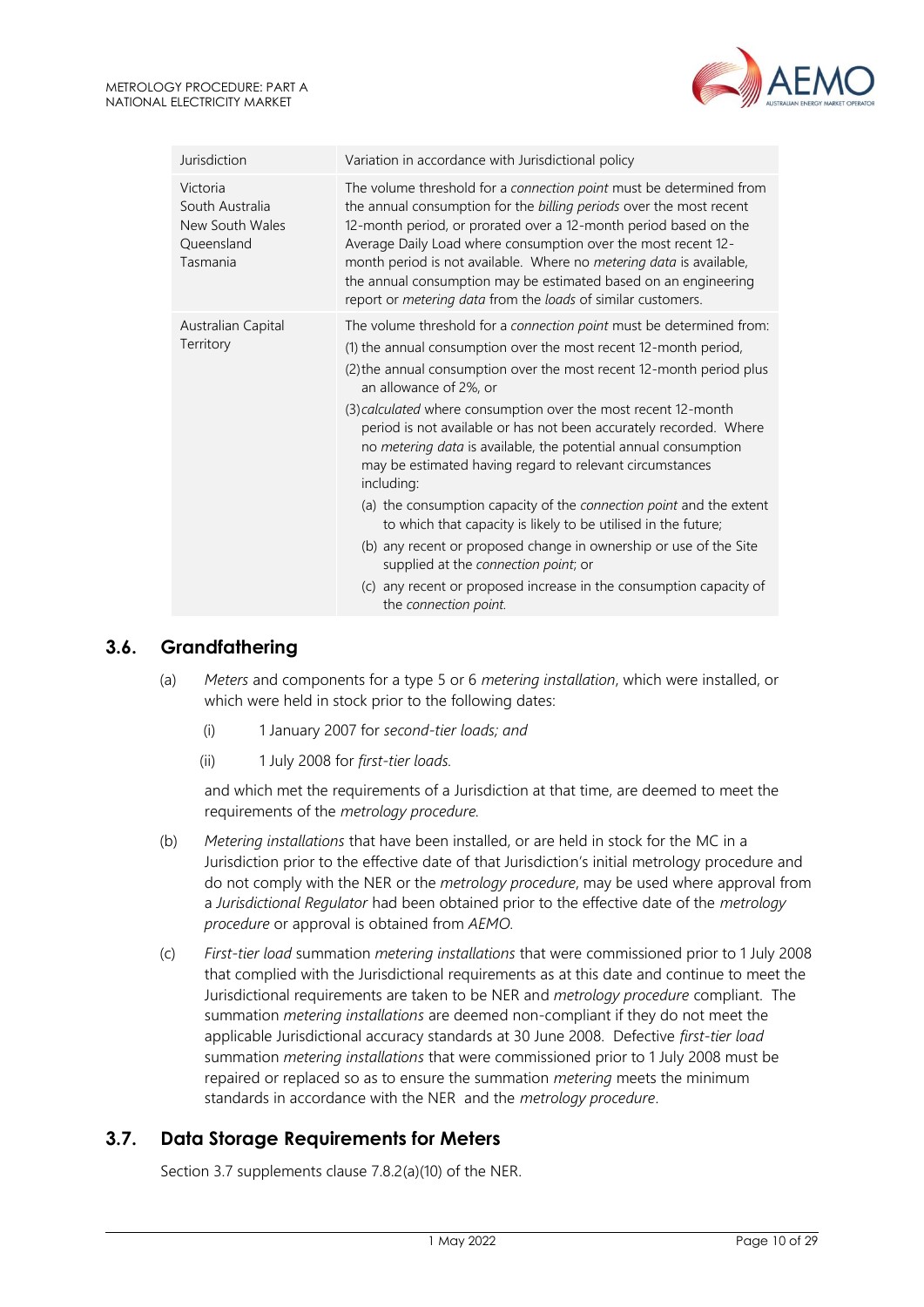Components of a type 5 *metering installation* installed prior to 1 January 2007 must have the capability of storing *interval energy data* for a period of at least two Meter Reading cycles plus 15 *days*, or 35 *days*, whichever is the greater.

# <span id="page-10-0"></span>**3.8.** *Metering installation* **Clock**

- (a) A type 4A, 5 or 6 *metering installation* clock is to be reset to within 20 seconds of *Eastern Standard Time* on each occasion that the *metering installation* is accessed in the circumstances referred to in paragraphs (a) and (b), and the maximum drift in the type 4A or 5 *metering installation* clock permitted between successive Meter Readings is  $\pm$  300 seconds.
	- (i) MP must reset a type 4A, 5 or 6 *metering installation* clock when inspecting, maintaining or commissioning the *metering installation*.
	- (ii) MDP must reset a type 4A, or 5 *metering installation* clock when *interval metering data* is collected from the *metering installation*.
- (b) A CT-connected type 5 *metering installation* with a slower download time than specified in section 3.2 may be used where approved by AEMO.
- (c) For type 6 *metering installations* with different time of day rates, the *metering installation* must meet *AS* 62054.11, *AS* 62054.21 and *AS* 62052.21, or have the switching between the different rates controlled by a frequency injection relay or time clock operated by the LNSP.

# <span id="page-10-1"></span>**3.9. Interval Meters**

Where a *metering installation* records *interval energy data* the interval periods are based on Tis or parts of a TI:

- (a) The end of each interval for a 15-minute interval period must be on the hour, on the halfhour and on each quarter of an hour (*EST*).
- (b) The end of each interval for a 30-minute interval period must be on the hour and on the half-hour *(EST).*
- (c) Other sub-multiple intervals, where agreed with AEMO, the LNSP and the relevant Market Participant, provided that the ends of the intervals correspond each and every exact hour *(EST)* and half-hour (*EST*).

# <span id="page-10-2"></span>**3.10. Alarm settings**

- (a) Where an Interval Meter supports alarm functionality, the MP is required to enable the following alarms:
	- (i) power failure/*meter* loss of supply for instrument transformer connected *metering installations* only;
	- (ii) VT or phase failure;
	- (iii) pulse overflow;
	- (iv) cyclic redundancy check error; and
	- (v) time tolerance.
- (b) Where there are alarm sensitivity settings, these must be set at appropriate levels to ensure meaningful alarm outputs (e.g. for contestable supplies a voltage drop of -15% is nominally appropriate).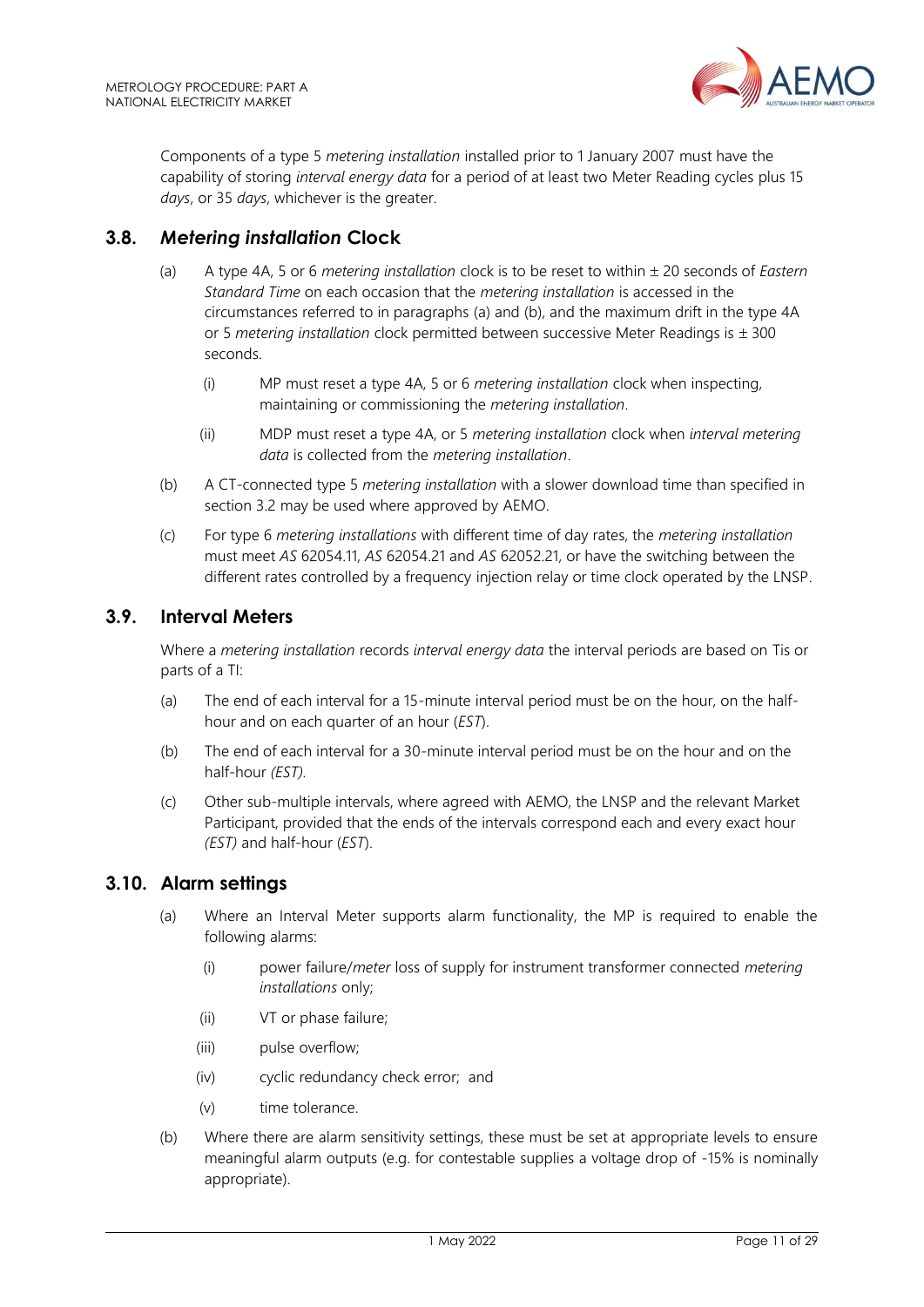

# <span id="page-11-0"></span>**4. MINIMUM SERVICES SPECIFICATION**

- (a) For a type 4 *metering installation* to become a *small customer metering installation*, it must meet the *minimum services specification*, which is specified in Schedule 7.5 of the NER.
- (b) The services set out in the *minimum services specification* apply to the capability of the *metering installation* itself.

#### <span id="page-11-1"></span>**4.1. Minimum Service Levels**

The minimum service levels are made up of two elements: service availability and completion timeframes.

#### **4.1.1. Service Availability**

Except for periods of a loss of *supply*, *metering installations* must be capable of meeting the *minimum services specification* at all times.

#### **4.1.2. Completion Timeframes**

The completion timeframes for each service are detailed in Table 5.1. They will be measured from the time a request is received by the *metering installation* to the time of notification of completion of the relevant service by the *metering installation* appears at the communication interface at or near the *metering point(s)* where it is made available for collection.

#### **4.1.3. Completion Rates**

- (a) The services and completion rates for each service are detailed in Table 5.1. The timeframes will be measured from the time a request is received by the *metering installation* to the time of completion of the relevant service by the *metering installation*.
- (b) Upon request from AEMO, the MC must be able to provide evidence demonstrating that *small customer metering installations* are capable of performing to the completion rates.

#### <span id="page-11-2"></span>**4.2. Technical Requirements**

A *small customer metering installation* must comply with the following technical requirements:

- (a) It must be capable of measuring *active energy* (Wh) and leading and lagging *reactive energy* (varh) for both import and export *energy* flows, i.e. 4 quadrant metering.
- (b) Where a poly-phase *metering* device is installed, the *metering installation* must be capable of recording and providing the average voltage and current per phase for all connected phases over one or more nominated TIs.

#### **Table 5.1 Minimum Service Levels, Standards and Completion Rates**

| Service                        | Completion Timeframe                                                                    | Completion Rate                                  |  |
|--------------------------------|-----------------------------------------------------------------------------------------|--------------------------------------------------|--|
| Remote Disconnection Service   | Completed within 1 minute of the command<br>being received by the metering installation | 99.5% completed within<br>Minimum Service Levels |  |
| Remote Reconnection Service    | Completed within 1 minute of the command<br>being received by the metering installation | 99.5% completed within<br>Minimum Service Levels |  |
| Remote On-Demand Meter<br>Read | Completed within 1 minute of the command<br>being received by the metering installation | 99.5% completed within<br>Minimum Service Levels |  |
| Remote Scheduled Meter Read    | Completed within 1 minute of the command<br>being received by the metering installation | 99.5% completed within<br>Minimum Service Levels |  |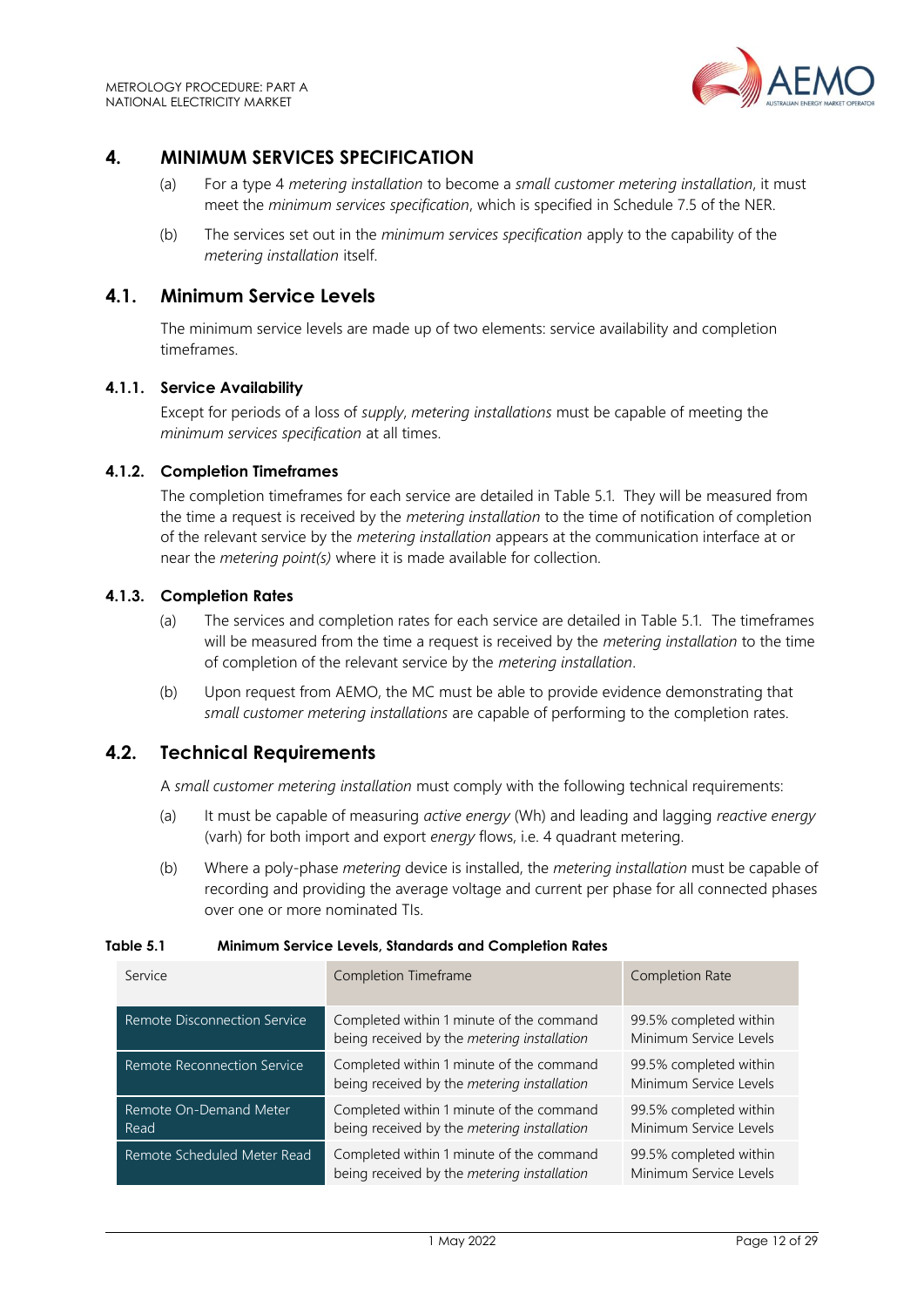

| Metering installation Inquiry | Completed within 1 minute of the command<br>being received by the metering installation | 99.5% completed within<br>Minimum Service Levels |
|-------------------------------|-----------------------------------------------------------------------------------------|--------------------------------------------------|
| <b>Advanced Meter</b>         | Completed within 1 minute of the command                                                | 99.5% completed within                           |
| Reconfiguration               | being received by the metering installation                                             | Minimum Service Levels                           |

# <span id="page-12-0"></span>**5. SUMMATION METERING**

These provisions are included to support legacy arrangements for existing *metering installations* where allowed by Jurisdictional transitional arrangements in Chapter 11 of the NER.

- (a) If summation *metering* is achieved by paralleling CT secondary circuits, the overall *metering installation* must meet the minimum standards for a new *metering installation* under all *load* combinations of the individual CT secondaries.
- (b) If summation *metering* is achieved by the arithmetic sum of data registers or the accumulation of pulses, each individual *metering point* must meet the minimum standards for a new *metering installation* and the MC must on request demonstrate that the summation techniques reliably and accurately transfer data.
- (c) CT secondaries can only be paralleled using appropriate arrangements of links; this must not be done at the *meter* terminals.
- (d) For type 2 *metering installations* only: Direct summation, in which secondary wiring from a multiple number of feeders is connected directly into the terminals of a *meter,* or summation CTs are permitted provided that the overall errors of the *metering installation* are considered.

# <span id="page-12-1"></span>**6. EMBEDDED NETWORKS**

The requirements in the following table only apply in the specified Jurisdiction:

| Jurisdiction    | Variation in accordance with Jurisdictional policy                                                                                                                                                                                                                                                                                                                                                                                                                                                                                                                                                                                                                                                                                                                                                                                                                                                                                                                                                                                                                                                                                                                                                                                                                                                                                                                                                                                                                                                                 |
|-----------------|--------------------------------------------------------------------------------------------------------------------------------------------------------------------------------------------------------------------------------------------------------------------------------------------------------------------------------------------------------------------------------------------------------------------------------------------------------------------------------------------------------------------------------------------------------------------------------------------------------------------------------------------------------------------------------------------------------------------------------------------------------------------------------------------------------------------------------------------------------------------------------------------------------------------------------------------------------------------------------------------------------------------------------------------------------------------------------------------------------------------------------------------------------------------------------------------------------------------------------------------------------------------------------------------------------------------------------------------------------------------------------------------------------------------------------------------------------------------------------------------------------------------|
| South Australia | Should a Child Metering Point in an embedded network elect to purchase electricity<br>from a retailer other than the parent's retailer, the metering coordinator must ensure<br>that:<br>the child has an interval meter installed; and<br>(a)<br>(b) the parent of the embedded network has an Interval Meter installed.                                                                                                                                                                                                                                                                                                                                                                                                                                                                                                                                                                                                                                                                                                                                                                                                                                                                                                                                                                                                                                                                                                                                                                                          |
| New South Wales | Should a child in an embedded network elect to purchase electricity from a retailer<br>(1)<br>other than the parent's retailer, the metering coordinator must ensure that, at the<br>time the child switches retailer and at the cost of the child:<br>(a) if the parent has an Interval Meter that is settled on the basis of <i>interval energy</i><br>data, the child must have a type 4 or type 5 metering installation that is settled<br>on the basis of interval energy data;<br>(b) if the parent has an Accumulation Meter or an Interval Meter that is settled on<br>the basis of accumulated energy data, the child must have a type 6 metering<br>installation or, if the child has an Interval Meter, it must be settled on the basis<br>of accumulated energy data.<br>(2) Where a child in an embedded network has switched retailer in accordance with<br>clause [NSW](1)(b) above and the parent subsequently:<br>(a) installs an Interval Meter and elects to have its meter settled on the basis of<br>interval energy data; or<br>(b) elects to have its existing Interval Meter settled on the basis of accumulated<br>energy data in accordance with clause 12.2(b)[NSW](3); or<br>(c) elects to have its existing Interval Meter settled on the basis of interval energy<br>data, the MC must ensure that at the time the parent changes, and at the cost<br>of the parent, the child's metering installation meets the requirements of<br>paragraph (a) or (b) of [NSW](1), as applicable. |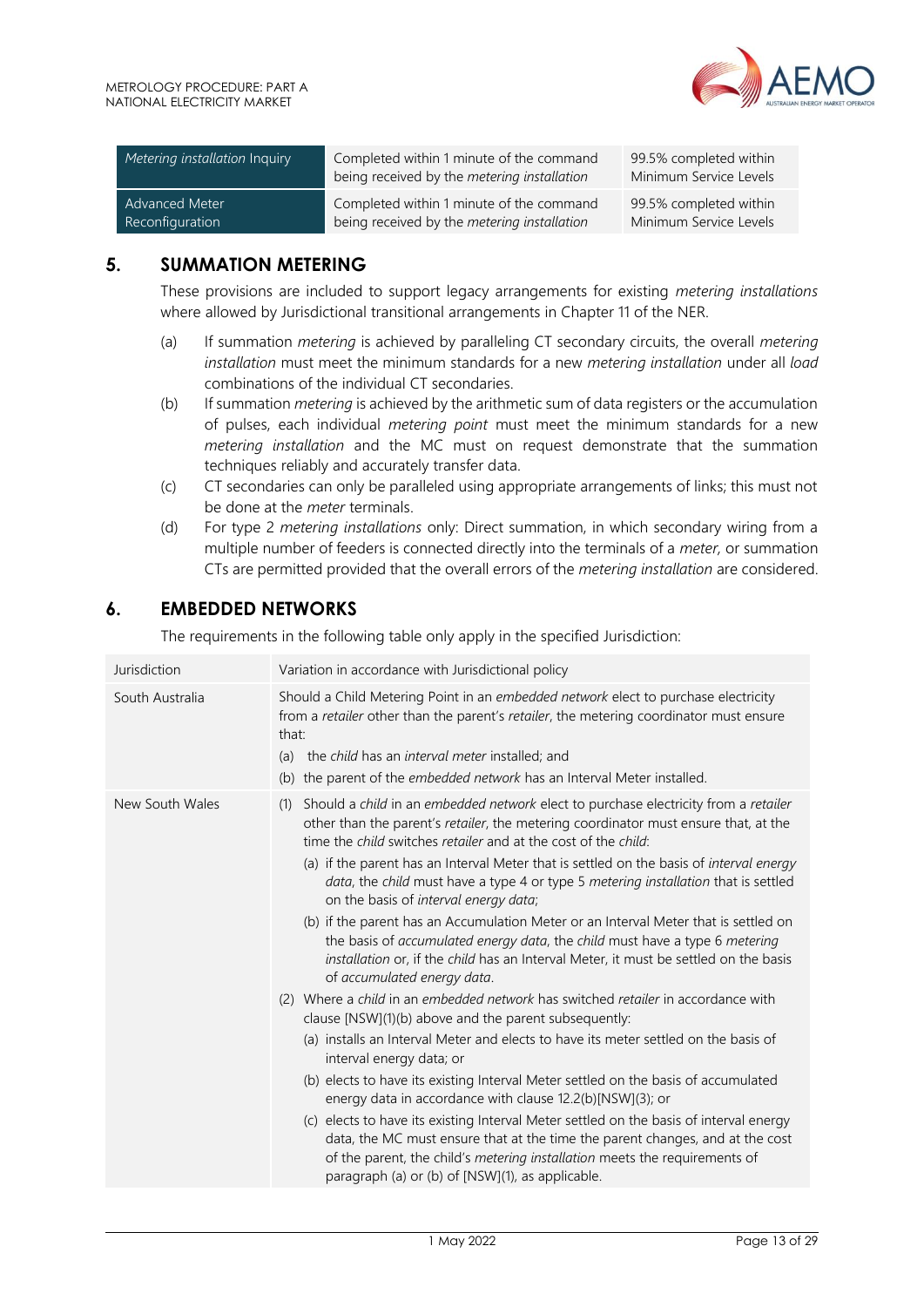

| Australian Capital | (1) The metering coordinator must ensure that the <i>metering installation</i> is not for a                                                                                                               |
|--------------------|-----------------------------------------------------------------------------------------------------------------------------------------------------------------------------------------------------------|
| Territory          | child in an embedded network.                                                                                                                                                                             |
|                    | (2) Where the <i>metering installation</i> is for a child in an embedded network, the<br>metering coordinator must ensure that additional metering is installed to ensure<br>that clause [ACT](1) is met. |

# <span id="page-13-0"></span>**7. REVERSION OF** *METERING INSTALLATION* **TYPES**

- (a) Existing *metering installations* that produce TI *metering data* must not be reconfigured or replaced with a *metering installation* that produces 15 or 30-minute *metering data.*
- (b) The requirements in the following table only apply to the specified Jurisdiction:

| Jurisdiction                    | Variation in accordance with Jurisdictional policy                                                                                                                                                                                                                                                                                                                                                                                                                                                                                                                                                                                                                                                                                                                                                                                                                                                                                                                                                                         |
|---------------------------------|----------------------------------------------------------------------------------------------------------------------------------------------------------------------------------------------------------------------------------------------------------------------------------------------------------------------------------------------------------------------------------------------------------------------------------------------------------------------------------------------------------------------------------------------------------------------------------------------------------------------------------------------------------------------------------------------------------------------------------------------------------------------------------------------------------------------------------------------------------------------------------------------------------------------------------------------------------------------------------------------------------------------------|
| New South Wales                 | (1) The metering coordinator must ensure that a meter that meets the requirements of<br>a type 5 metering installation, and is installed at a connection point consuming<br>between 100 MWh per annum and 160 MWh per annum is not removed from a<br>metering point, unless:<br>(a) the metering installation is to be replaced by a metering installation type 1, 2, 3,<br>4, 4A or 5; or<br>(b) the NMI is deregistered.<br>(2) Where an interval meter has been installed in accordance with clause<br>12.2(b)[NSW](1), the metering coordinator must ensure that it is not replaced with an<br>Accumulation Meter.<br>(3) The MC must ensure that a meter, which is a sample Interval Meter installed for the<br>purposes of calculating a CLP is not removed without the consent of the LNSP.<br>(4) The MC must ensure that the energy measured by a meter, which is a sample<br>interval meter installed for the purposes of calculating a CLP is settled market on the<br>basis of a metering installation type 6. |
| South Australia                 | (1) Subject to [SA](2), the MC must ensure that a type 4 or type 5 metering installation<br>is not replaced by a type 6 metering installation.<br>(2) A type 4 or type 5 metering installation may be replaced by a type 6 metering<br>installation in relation to a specified connection point where approved by the<br>Minister and written notice of that approval has been provided to AEMO.<br>(3) The metering coordinator must ensure that a sample Interval Meter installed for the<br>purposes of calculating the CLP is not removed without the consent of the LNSP.                                                                                                                                                                                                                                                                                                                                                                                                                                             |
| Australian Capital<br>Territory | (1) The metering coordinator must ensure that a type 4 or type 5 metering installation<br>is not replaced by a type 6 metering installation.<br>(2) The metering coordinator must ensure that where an Interval Meter is installed, the<br>metering installation complies with the requirements of a type 4 or type 5 metering<br>installation.                                                                                                                                                                                                                                                                                                                                                                                                                                                                                                                                                                                                                                                                            |
| Queensland                      | (1) The metering coordinator must ensure that an Interval Meter is not replaced by an<br>Accumulation Meter.<br>(2) The metering coordinator must ensure that a sample Interval Meter installed for the<br>purposes of calculating a CLP is not removed without the consent of the LNSP.<br>(3) The metering coordinator must ensure that the energy measured by a sample<br>Interval Meter installed for the purposes of calculating the CLP is settled in the<br>market on the basis of a type 6 metering installation.                                                                                                                                                                                                                                                                                                                                                                                                                                                                                                  |

# <span id="page-13-1"></span>**8. ROUTINE TESTING AND INSPECTION OF** *METERING INSTALLATION***S**

(a) Unless an MC has an Asset Management Strategy, *metering installations* must be tested and inspected in accordance with clause 7.9 and schedule 7.6 of the NER. Section 8 provides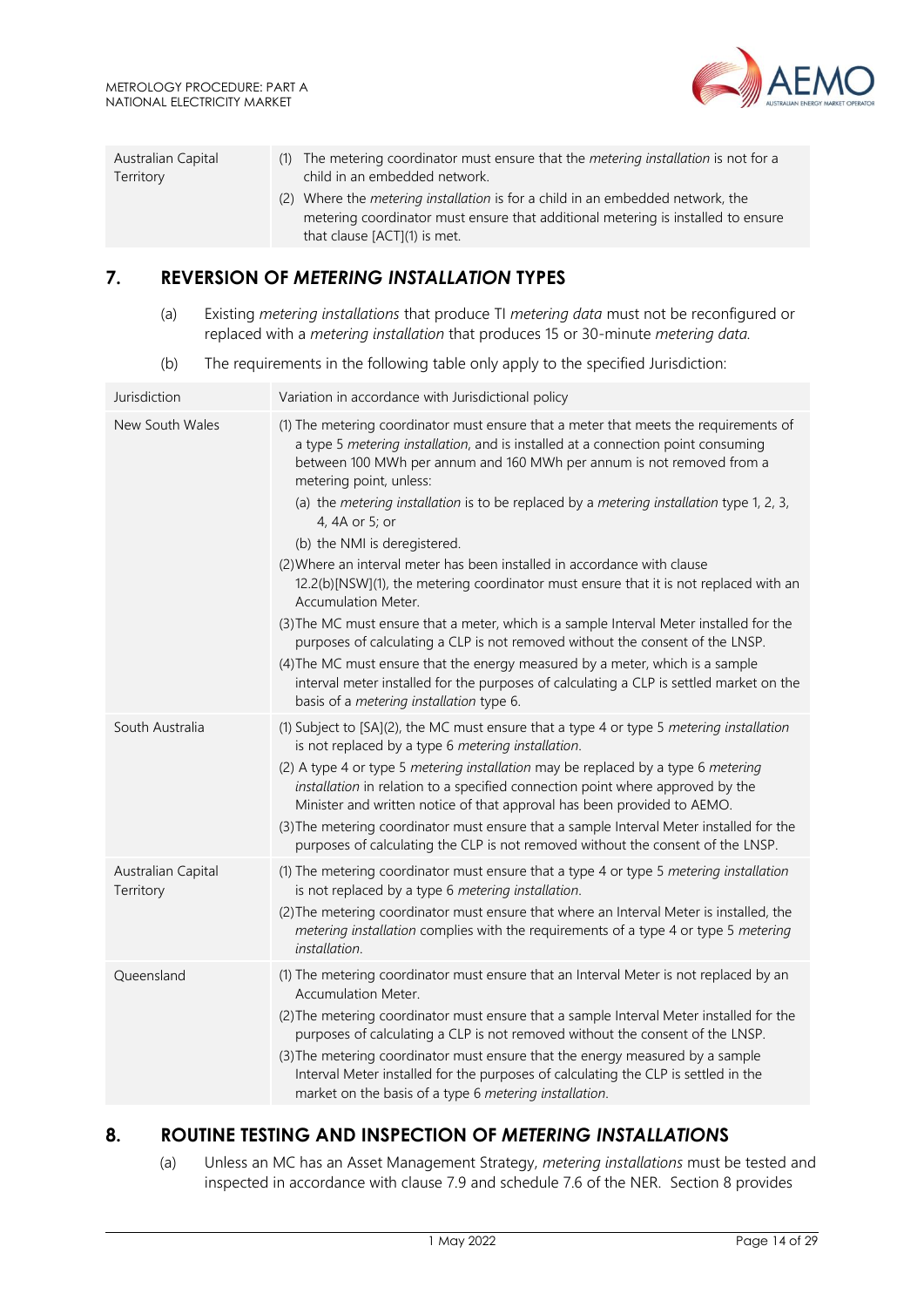

AEMO's guidelines in respect of a proposed Asset Management Strategy that the MC will need to take into consideration when seeking approval of an Asset Management Strategy.

- (b) An acceptable alternative testing practice or test plan for in-service *meter* performance must demonstrate compliance with *Australian Standard* "AS 1284.13: Electricity Metering inservice compliance testing".
- (c) Unless the MC has developed an alternative accuracy assessment method for type 5 and 6 *metering installations* that meets the intent of clauses S7.4.3.5 and S7.4.3.6 of the NER and is approved by AEMO, the overall *metering installation* error is calculated by the vector sum of the errors of each *metering installation* component, i.e.  $a + b + c$ .
	- a = error of VT and wiring
	- $b =$  error of CT and wiring
	- c = error of *meter*
- (d) Where the MC is not testing and inspecting *metering installations* in accordance with clauses 7.9 and S7.6 of the NER (i.e. not time-based), the MC must include in its Asset Management Strategy an alternative inspection practice that meets the requirements of clause S7.6 of the NER.
- (e) The MC must provide a copy of the Asset Management Strategy to each relevant MP.
- (f) For those *meters* for which new or amended pattern approval has been received from the *National Measurement Institute* or, in the absence of pattern approval, new or amended type testing has been undertaken by a *NATA* accredited laboratory or a body recognised by *NATA* under the International Laboratory Accreditation Cooperation (ILAC) mutual recognition scheme, the MC must ensure that the Sample Test Plan stipulates that this population of *meter* is tested at least once in the first three years of being placed in service.

# <span id="page-14-0"></span>**9. INSTALLATION OF METER(S)**

# <span id="page-14-1"></span>**9.1. General Requirements**

The MC must use reasonable endeavours to ensure that, at the time of installation, a *metering installation* is:

- (a) protected against damage;
- (b) installed in such a way that it allows safe and unimpeded access to the End User or any person whose obligation it is to test, adjust, maintain, repair, or replace the *metering installation*, or to collect *metering data* from the *metering installation*; and
- (c) available to the End User or any person whose obligation it is to test, adjust, maintain, repair, or replace the *metering installation*, or to collect *metering data* from the *metering installation* via safe, convenient and unhindered access when it is not located at the Site.

# <span id="page-14-2"></span>**9.2. Type 4A** *Metering installation***s Only**

The MC must ensure that when each *meter* of a type 4A *metering installation* is installed, it is checked such that it has the optical port, communications port and visual display located so that the optical port, communications port, or visual display can be readily accessed for Meter Reading.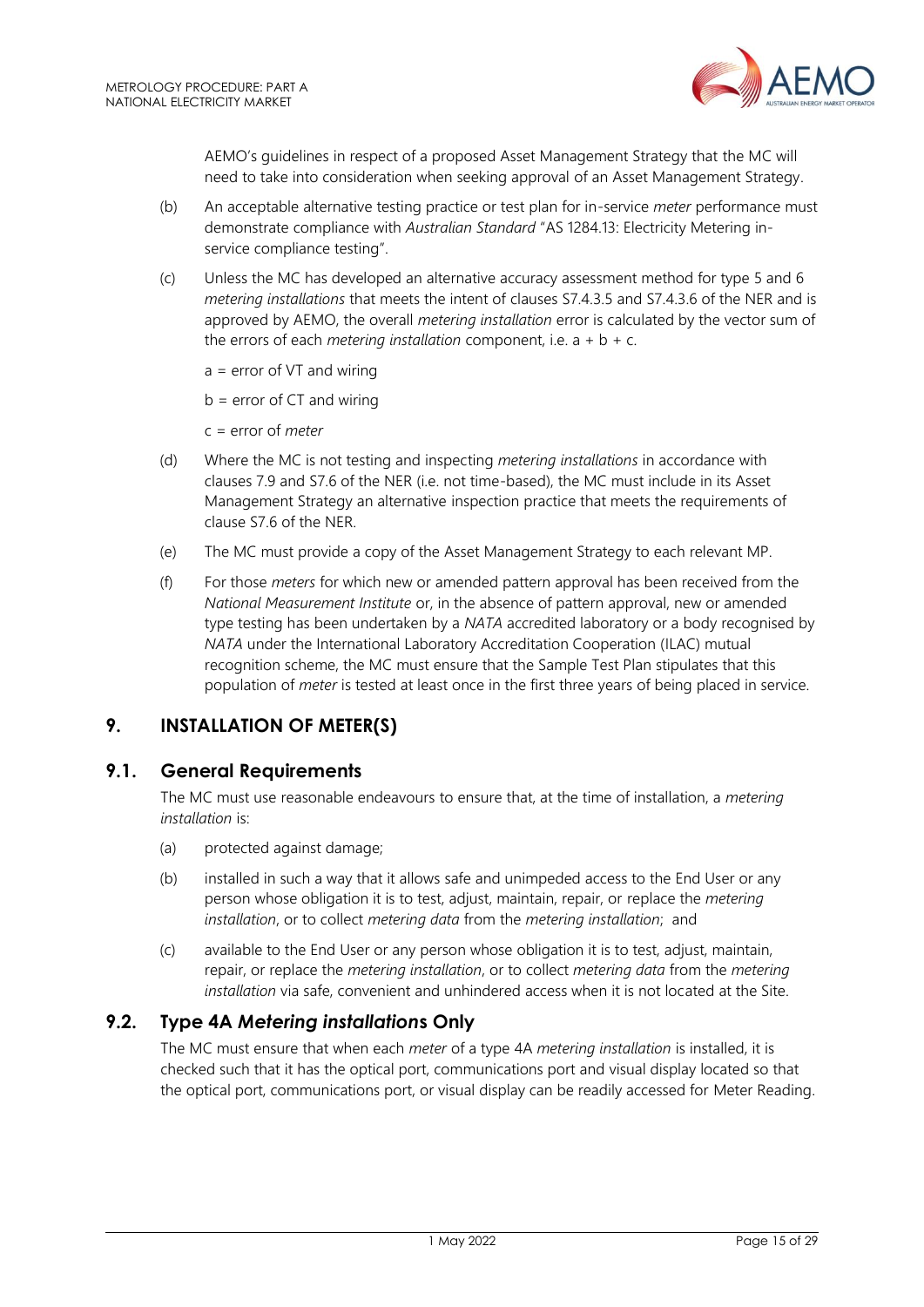

# <span id="page-15-0"></span>**10. METER CHURN**

#### <span id="page-15-1"></span>**10.1. Initiation of a Meter Churn**

The Current MC for a *metering installation* can initiate a Meter Churn at any time.

#### <span id="page-15-2"></span>**10.2. Performance of a Meter Churn**

Only MPs with the appropriate accreditation can perform a Meter Churn.

#### <span id="page-15-3"></span>**10.3. Meter Churn Process**

When a Meter Churn is initiated, the MC must ensure:

- (a) information is made available to any New MPB to facilitate the Meter Churn, which includes:
	- (i) the *NMI*;
	- (ii) the Site address;
	- (iii) the Meter Serial ID(s) of the *meter*(s) to be removed;
	- (iv) the names of the Current MPB and its Participant ID;
	- (v) the names of the Current MDP and its Participant ID;
	- (vi) the current *metering installation* type; and
	- (vii) instructions on the required changes;
- (b) all Role assignments in MSATS for the *connection point* comply with the MSATS Procedures within 2 *business days* of the Meter Churn; and
- (c) the Start Date for any New Category B Metering Provider (MPB) or New MDP is the *meter* change date.

# <span id="page-15-4"></span>**11. DE-COMMISSIONING AND REMOVAL OF METERING EQUIPMENT AND NETWORK DEVICES**

#### <span id="page-15-5"></span>**11.1. Preliminary Requirements**

Before de-commissioning all or any part of an existing *metering installation*, including any *network device*, the MC must ensure that directions are provided to the MP undertaking the work to return the removed *meter* or *network device* to its owner within 10 *business days* unless otherwise agreed with the owner.

# <span id="page-15-6"></span>**11.2. Network Devices**

#### **11.2.1. Deemed Network Devices**

AEMO does not consider there to be any circumstances where it is necessary for AEMO to deem certain devices at or adjacent to a *metering installation* to be *network devices*, for the purposes of clause 7.8.6 of the NER.

#### **11.2.2. Obligations if Alterations to** *Metering installation***s or Network Devices are Required**

(a) Where an LNSP considers that an isolation or alteration is required to a *metering installation* to facilitate the installation, removal, or replacement of a *network device* at or near the *metering installation*, including the removal of any seal, the LNSP must: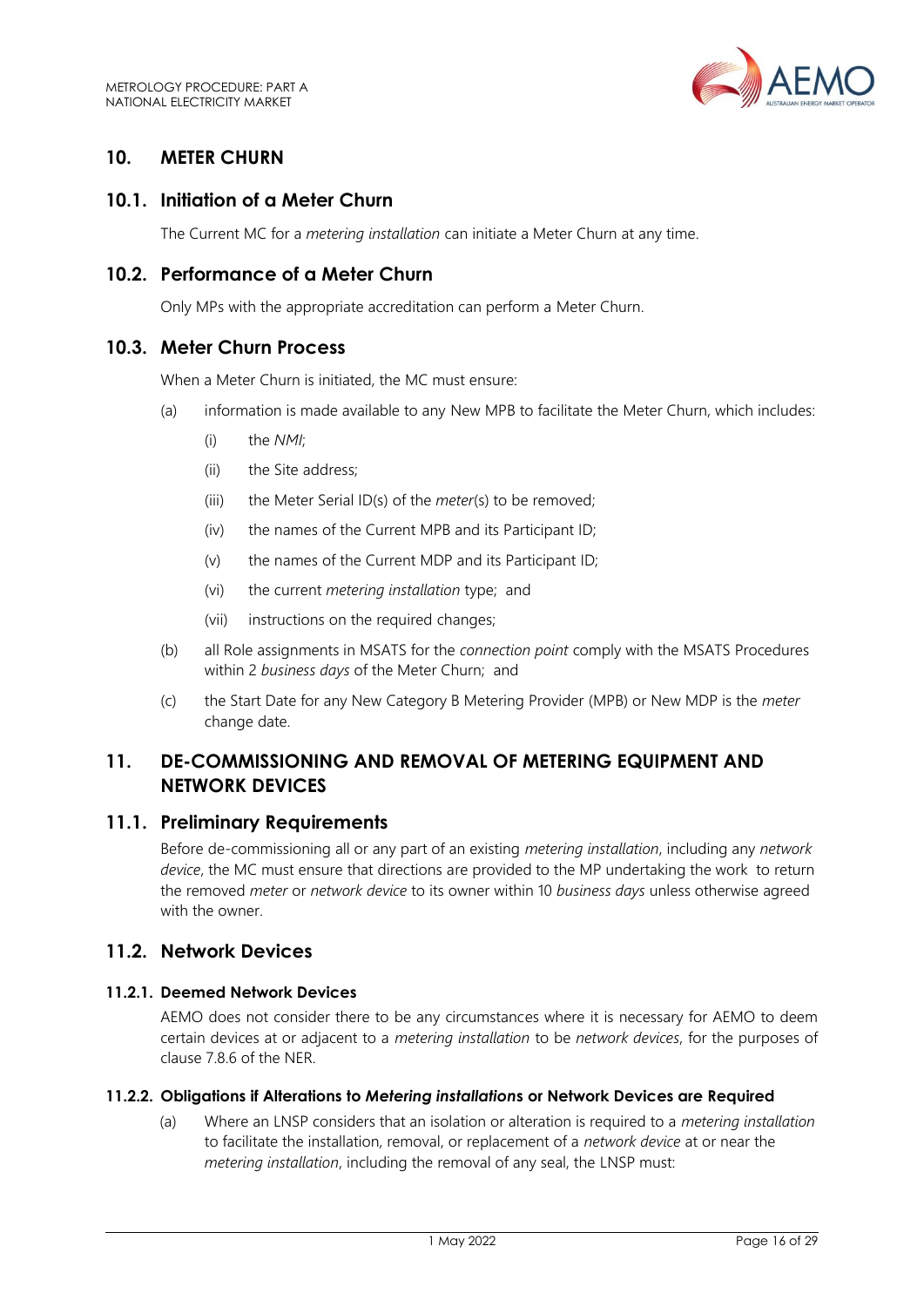

- (i) agree the isolations or alterations with the affected MC and MP prior to the commencement of any alterations;
- (ii) ensure any work performed on the *metering installation* is undertaken by a suitably accredited MP; and
- (iii) ensure that the MC and MP are provided with details of the isolation or alteration, including any new seals.
- (b) Where a *network device* needs to be altered to accommodate a change to the *metering installation*, including the removal of any seal, the MC must ensure that the LNSP is provided with details of the isolation or alteration, including any new seals.

#### **11.2.3. Notifications following Network Device Removal without LNSP Consent**

If an MC arranges for the removal of a *network device* in accordance with clause 7.8.6(f) of the NER, the MC must, in addition to providing the notifications required by clause 7.8.6(g) of the NER, provide the following records in electronic format to the LNSP:

- (a) the type, asset number and serial number of the *network device* removed, the name of the *network device* owner, where those details are provided on the *network device* itself; and
- (b) the type, asset number and serial number of any additional *network device* that was not removed, the name of the *network device* owner of any other *network device* where those details are provided on the *network device* itself.

# <span id="page-16-0"></span>**12. RESPONSIBILITY FOR** *METERING DATA* **SERVICES**

#### <span id="page-16-1"></span>**12.1.** *Metering data* **Services**

- (a) The MC or FRMP (as applicable) must use MDP(s) for the provision of *metering data services* in accordance with clauses 7.3.2 and 7.8.1 of the NER.
- (b) The MC or AEMO (as applicable) must ensure that the calculation*,* Validation, Substitution and Estimation of *metering data*, where appropriate, is undertaken in accordance with Metrology Procedure: Part B.

#### <span id="page-16-2"></span>**12.2.** *Metering data* **Collection**

- (a) For type 1, 2, 3, 4, 4A, 5 and 6 *metering installations,* an MC or AEMO (where applicable) must ensure that *metering data* is collected in accordance with the Service Level Procedure (MDP).
- (b) This requirement only applies to the Jurisdiction specified in the following table:

| Jurisdiction | Variation in accordance with Jurisdictional policy      |
|--------------|---------------------------------------------------------|
| Victoria     | The type 5 accumulation boundary is zero MWh per annum. |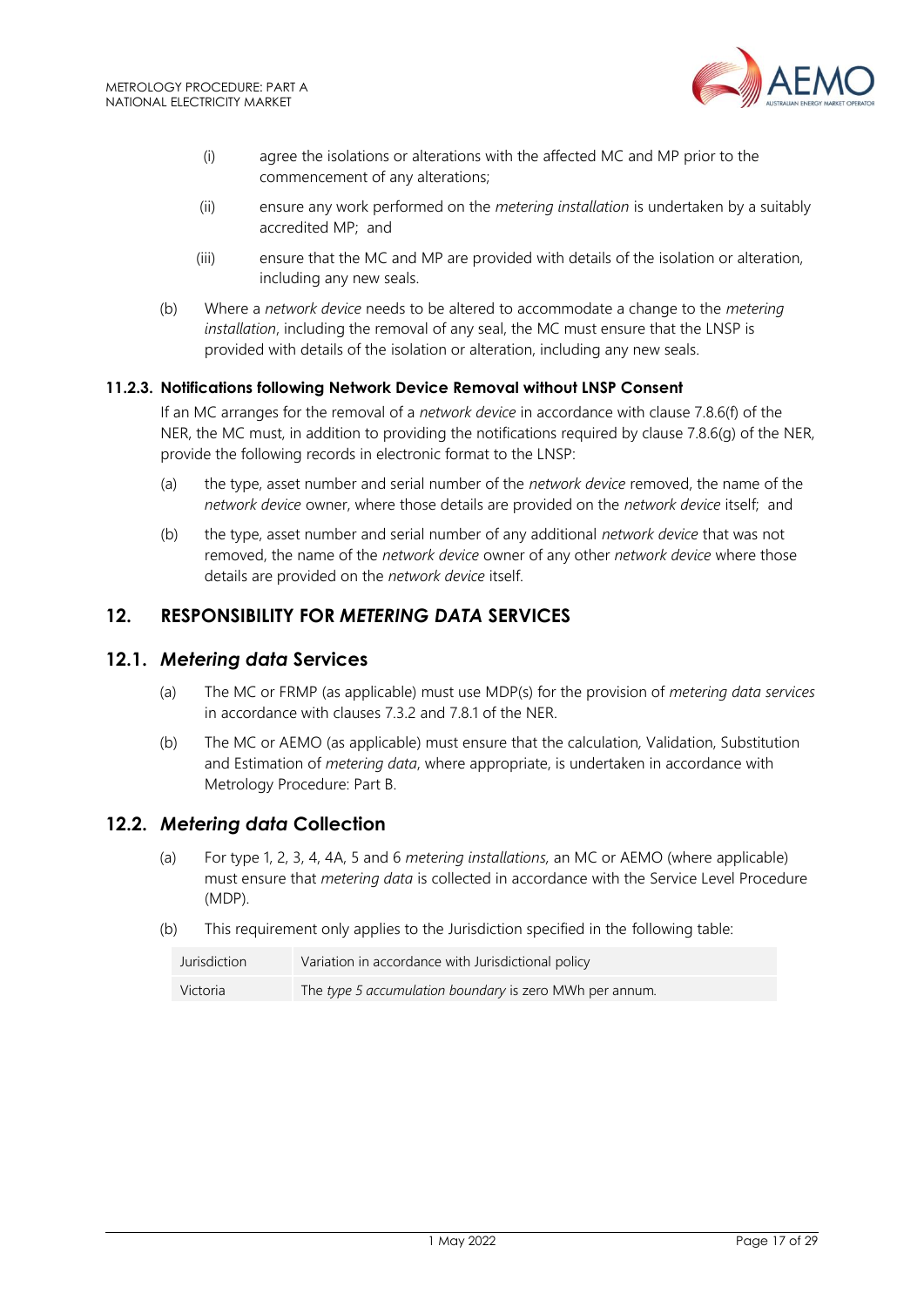

| Jurisdiction                    | Variation in accordance with Jurisdictional policy                                                                                                                                                                                                                                                                                                                                                                                                                                                                                                                                                                                                                                                                                                                                                                                                                                           |
|---------------------------------|----------------------------------------------------------------------------------------------------------------------------------------------------------------------------------------------------------------------------------------------------------------------------------------------------------------------------------------------------------------------------------------------------------------------------------------------------------------------------------------------------------------------------------------------------------------------------------------------------------------------------------------------------------------------------------------------------------------------------------------------------------------------------------------------------------------------------------------------------------------------------------------------|
| New South<br>Wales              | (1) Subject to section 7[NSW](4), the type 5 accumulation boundary is 100<br>MWh per annum for type 5 meters installed prior to, or in the process of<br>being installed as at 1 December 2017.<br>(2) Subject to clause 7[NSW](4), where an Interval Meter has been installed in<br>accordance with clause [NSW](1), it may be read as a metering installation<br>type 5 at any time.<br>(3) Where an Interval Meter has been installed, the metering coordinator<br>must ensure that the reading of that Interval Meter may only be changed<br>from being read as a metering installation type 5 to being read as a<br>metering installation type 6 when:<br>(a) a transfer of the customer to a New Retailer has been effected; or<br>(b) the Interval Meter has been read as a metering installation type 5 for a<br>period of at least 12 contiguous months with the existing retailer. |
| South Australia                 | (1) The type 5 accumulation boundary is zero MWh per annum.<br>(2) The metering coordinator must ensure that the energy consumed and<br>measured by a sample Interval Meter installed for the purposes of<br>calculating the CLP, is settled in the market on the basis of a type 6<br>metering installation.                                                                                                                                                                                                                                                                                                                                                                                                                                                                                                                                                                                |
| Australian<br>Capital Territory | (1) In accordance with section 7[ACT](2), the type 5 accumulation boundary is<br>100 MWh per annum.<br>(2) If an Interval Meter has been installed for sites where the type 5<br>accumulation boundary is less than 100 MWh per annum, it may be read<br>as a metering installation type 5 at any time.                                                                                                                                                                                                                                                                                                                                                                                                                                                                                                                                                                                      |
| Queensland                      | The type 5 accumulation boundary is 750 MWh per annum.                                                                                                                                                                                                                                                                                                                                                                                                                                                                                                                                                                                                                                                                                                                                                                                                                                       |

#### (c) This requirement only applies to the Jurisdiction specified in the following table:

| Jurisdiction                    | Variation in accordance with Jurisdictional policy                                                                                                                                                      |
|---------------------------------|---------------------------------------------------------------------------------------------------------------------------------------------------------------------------------------------------------|
| Australian<br>Capital Territory | Clause 3.4.6 does not apply to type 5 <i>metering installations</i> with consumption<br>less than is specified in clause 12.2(b)[ACT](1) where that metering installation<br>is being read as a type 6. |

#### (d) This requirement only applies to the Jurisdiction specified in the following table:

| Jurisdiction                    | Variation in accordance with Jurisdictional policy                                                                                                                                                                                                                                                                                                                                                            |
|---------------------------------|---------------------------------------------------------------------------------------------------------------------------------------------------------------------------------------------------------------------------------------------------------------------------------------------------------------------------------------------------------------------------------------------------------------|
| Australian<br>Capital Territory | During the period in which the metering coordinator is not required to collect<br>interval energy data from any type 5 metering installation because of the<br>operation of clause 12.2(b)[ACT](2), if it does not collect interval energy data<br>from that metering installation, it must collect accumulation energy data from<br>that metering installation as if it were a type 6 metering installation. |

(e) This requirement only applies to the Jurisdiction specified in the following table: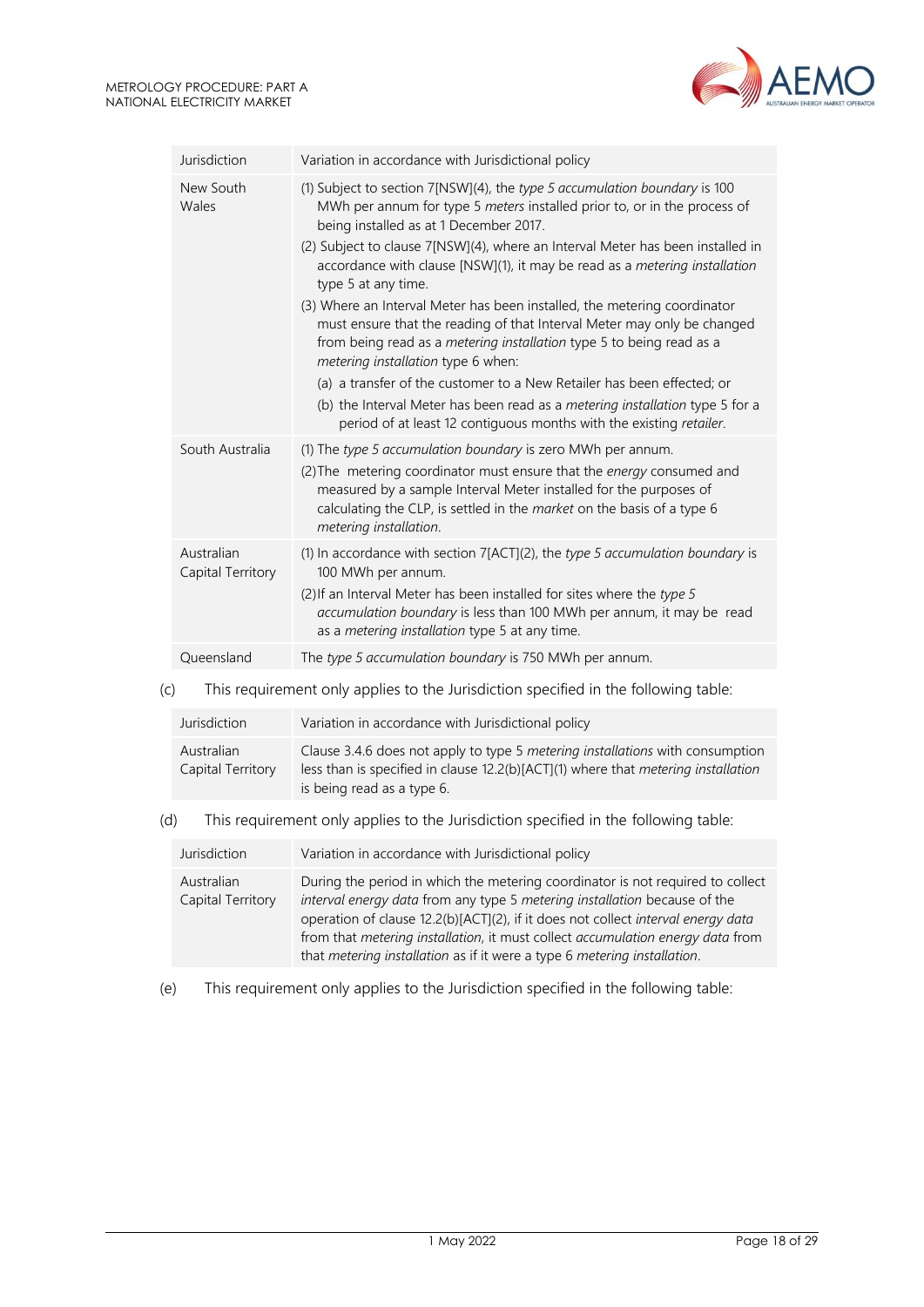

| Jurisdiction | Variation in accordance with Jurisdictional policy                                                                                                                                                                                                                                                           |
|--------------|--------------------------------------------------------------------------------------------------------------------------------------------------------------------------------------------------------------------------------------------------------------------------------------------------------------|
| Queensland   | (1) An Interval Meter installed at a connection point where the flow of<br>electricity is less than 100MWh per annum will be read as an Accumulation<br>Meter unless the <i>metering installation</i> is classified as types 1 to 4.                                                                         |
|              | (2) Subject to (3), an Interval Meter installed for a Queensland Market<br>Customer where the flow of electricity is greater than or equal to 100 MWh<br>per annum must be read as a remotely read Interval Meter.                                                                                           |
|              | (3) Notwithstanding (2), an Interval Meter installed where the flow of<br>electricity is greater than or equal to 100 MWh per annum and where the<br>connection point has never had an customer with a negotiated retail<br>contract will be read as an Accumulation Meter by the metering data<br>provider. |
|              | (4) A LNSP is permitted to read the <i>metering installation</i> for its own purpose<br>provided the reading schedule is coordinated with the metering<br>coordinator.                                                                                                                                       |
|              | For type 5 metering installations (excluding sample profile meters for the purposes of                                                                                                                                                                                                                       |

- (f) For type 5 *metering installations* (excluding sample profile *meters* for the purposes of developing the CLPs in accordance with section 13.3 of Metrology Procedure: Part B), the MC must:
	- (i) ensure that *interval metering data* is collected from a *metering installation* in accordance with the Service Level Procedure (MDP)*;* and
	- (ii) use reasonable endeavours to ensure that *interval metering data* is collected from every type 5 *metering installation* once every three months and that this *metering data* is transferred to the *metering data services database*.
- (g) For type 6 *metering installations*, the MC must:
	- (i) ensure that *accumulated energy data* is collected from *metering installations* in accordance with the Service Level Procedure (MDP); and
	- (ii) use reasonable endeavours to ensure that *accumulated energy data* is collected from every type 6 *metering installation* once every three months and that this *metering data* is transferred to the *metering data services database*.
- (h) An MC must use reasonable endeavours to ensure that *energy data* is collected from a type 4A, 5 or 6 *metering installation* and transferred to the relevant *metering data services database* no more than two *business days* prior to, or two *business days* subsequent to, the Scheduled Reading Date for that *metering installation*.
- (i) This requirement only applies to the Jurisdiction specified in the following table:

| Jurisdiction | Variation in accordance with Jurisdictional policy                                                                                                                                                                                                                                                                                                                             |
|--------------|--------------------------------------------------------------------------------------------------------------------------------------------------------------------------------------------------------------------------------------------------------------------------------------------------------------------------------------------------------------------------------|
| Victoria     | Despite 12.2(h), where <i>metering data</i> for a type 5 <i>metering installation</i> is collectedby<br>remote acquisition, metering data is to be transferred to the metering data services<br>database in accordance with the AMI Service Levels Specification (Victoria)<br>(published on the Department's website on 18 October 2007) and as amended from<br>time to time. |

- (j) For *metering installations* that do not have *remote acquisition*, and where an MC is not a TNSP, the MC must use reasonable endeavours to ensure that each *metering installation* is read at least every three months, and the Meter Reading frequency is agreed with the FRMP.
- (k) When the MC is informed of a *metering data* collection issue, the MC must: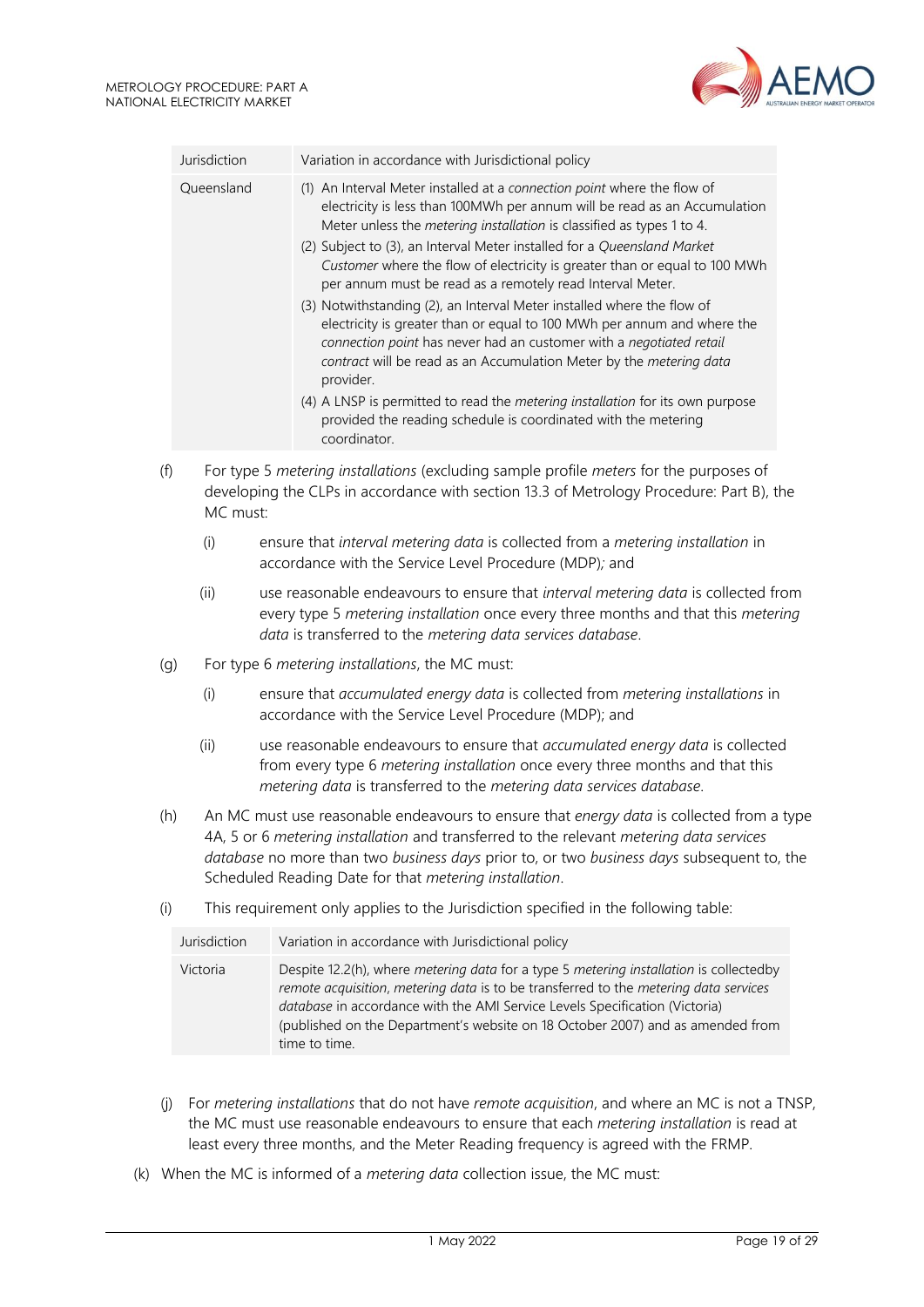

- (i) within 15 *business day*s, take the necessary steps to ensure the missing *metering data* collected;
- (ii) ensure that the *metering installation*s' *communications interface* is maintained to facilitate ongoing collection of *metering data*;
- (iii) ensure that *metering data* is collected at a frequency that is within the energy data storage capacity of that *metering installation* such that the *metering data* collection process prevents the loss of actual *metering data*; and
- (iv) ensure that, irrespective of the energy storage capacity of the *metering installation*, the *metering installation* reading frequency must not exceed three months since the last actual read was undertaken.

# <span id="page-19-0"></span>**12.3.** *Metering data* **Storage**

- (a) The MDP must provide a *metering data services database* containing *metering data* in accordance with clause 7.10.1 of the NER.
- (b) The Load Tables, Inventory Tables and On/Off Tables for type 7 *metering installations* and Inventory Tables, calculation methodologies and Agreed Loads for *non-contestable unmetered loads* must be stored within the *metering data services database*.

# <span id="page-19-1"></span>**12.4. Access to** *Metering data*

- (a) Access to *metering data* must be provided in accordance with clause 7.15.5 of the NER and the Service Level Procedure (MDP).
- (b) The MC must ensure that *metering data* from the following is transferred to AEMO:
	- (i) *interval metering data* for all loads, including Controlled Loads and calculated *metering data* for type 7 *metering installations* and *non-contestable unmetered loads*;
	- (ii) *accumulated metering data* for all Controlled Loads and Non-Controlled Loads.

# <span id="page-19-2"></span>**12.5. Verification of** *Metering data* **for whole current** *Metering installation***s for small customers and Type 7** *Metering installation***s**

To facilitate the verification of *metering data* for whole current *metering installations* and type 7 *metering installations*:

- (a) Each MC must ensure that a Sample Test Plan is established and maintained in accordance with *Australian Standards* "AS 1199: Sampling procedures for inspection by attributes – Sampling schemes indexed by Acceptance Quality Limit (AQL) for lot-by-lot inspection".
- (b) Each MC must ensure that the Sample Test Plan is set at General Inspection Level II and initially selected to be a normal inspection sample size using an AQL of 1.5.
- (c) A test sample is deemed to have passed the verification test when the *metering data* stored in the *metering data services database* is consistent with the *energy data* stored in the *metering installation*. If the *metering data* stored in the *metering data services database* does not match the energy data stored in the *metering installation*, then the test sample is deemed to have failed the verification test and must be rectified.
- (d) Each MC must ensure the following steps are taken after each round of verification: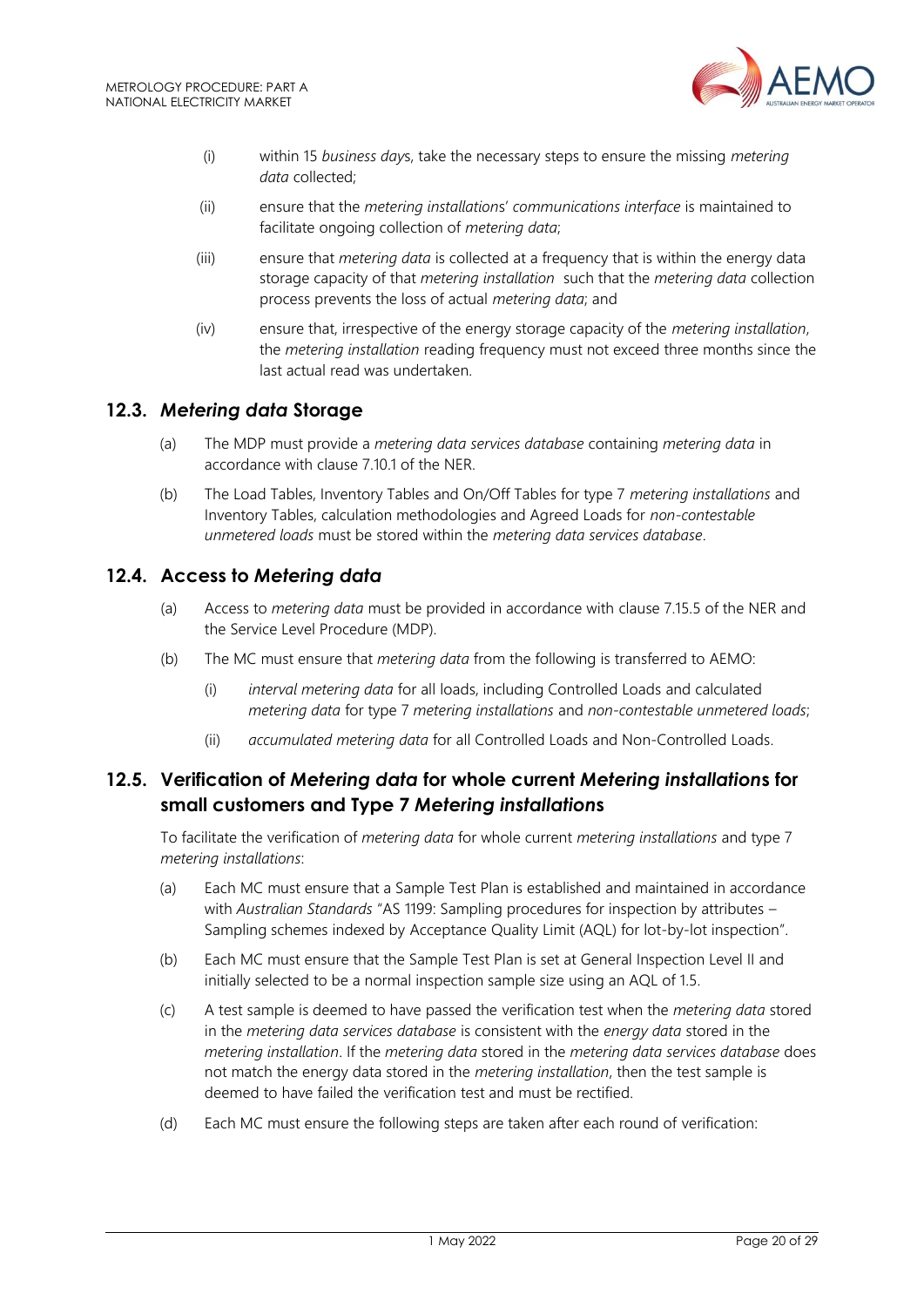

- (i) If the Sample Test Plan passes the acceptance number (Ac) criteria at a normal inspection sample size, continue to test using the normal inspection sample size for the next round.
- (ii) If the Sample Test Plan fails the acceptance number (Ac) criteria at a normal inspection sample size, switch to a tightened inspection sample size for the next two rounds. If the two consecutive rounds pass, then on the third round switch back to a normal inspection sample size.
- (iii) If the Sample Test Plan fails the acceptance number (Ac) criteria for two consecutive rounds, then all *metering installation*s will need to be verified.
- (e) Verification tests must be conducted in accordance with the Sample Test Plan, at least once every 12 months.
- (f) If there is an inconsistency between the *energy data* held in a *metering installation* and the *metering data* held in the *metering data services database*, the *energy data* in the *metering installation* is to be taken as prima facie evidence of the amount of electricity supplied to that *metering point*, except if the *meter* or components of the *metering installation* are found to be not compliant with the NER.
- (g) The *calculated metering data* stored in a *metering data services database* for a *NMI* is consistent with the Physical Inventory if the error associated with calculating the *energy* value for the sample, that is:
- n
	- $\Sigma$ (Agreed *load* per Unmetered Device as per Load Table)<sup>i</sup> \*
- $i = 1$ (Actual number of Unmetered Device in the sample geographic area)<sup>i</sup>

- 1

- n (Agreed *load* per Unmetered Device as per Load Table)<sub>i</sub>\*
- $\Sigma$  $i = 1$ (Number of Unmetered Device in the sample geographic area as per Inventory Table) <sup>i</sup>

#### where:  $i =$  Unmetered Device

is within  $\pm$  2.0%. Where the existing error is greater than  $\pm$  2.0% a date for reaching an error level within  $\pm$  2.0% and a transition plan to reach that error level must be determined by AEMO in consultation with the relevant MC and affected *Registered Participants*.

(h) If there is an inconsistency between the Inventory Table held in a *metering data services database* for a type 7 *metering installation* and the Physical Inventory, the Physical Inventory is to be taken as prima facie evidence of the actual number of Unmetered Devices.

# <span id="page-20-0"></span>**12.6.** *Metering installation* **Type 7 – Sample Testing**

- (a) For the purposes of sample testing type 7 *metering installations*, the MC must ensure that the sample size is determined using Table 3.8. The sample is to be selected from Unmetered Devices in the Inventory Table for an MC.
- (b) The MC must ensure that the sample size for the first two Validation tests is based on a 'normal' sample size indicated in Table 3.8.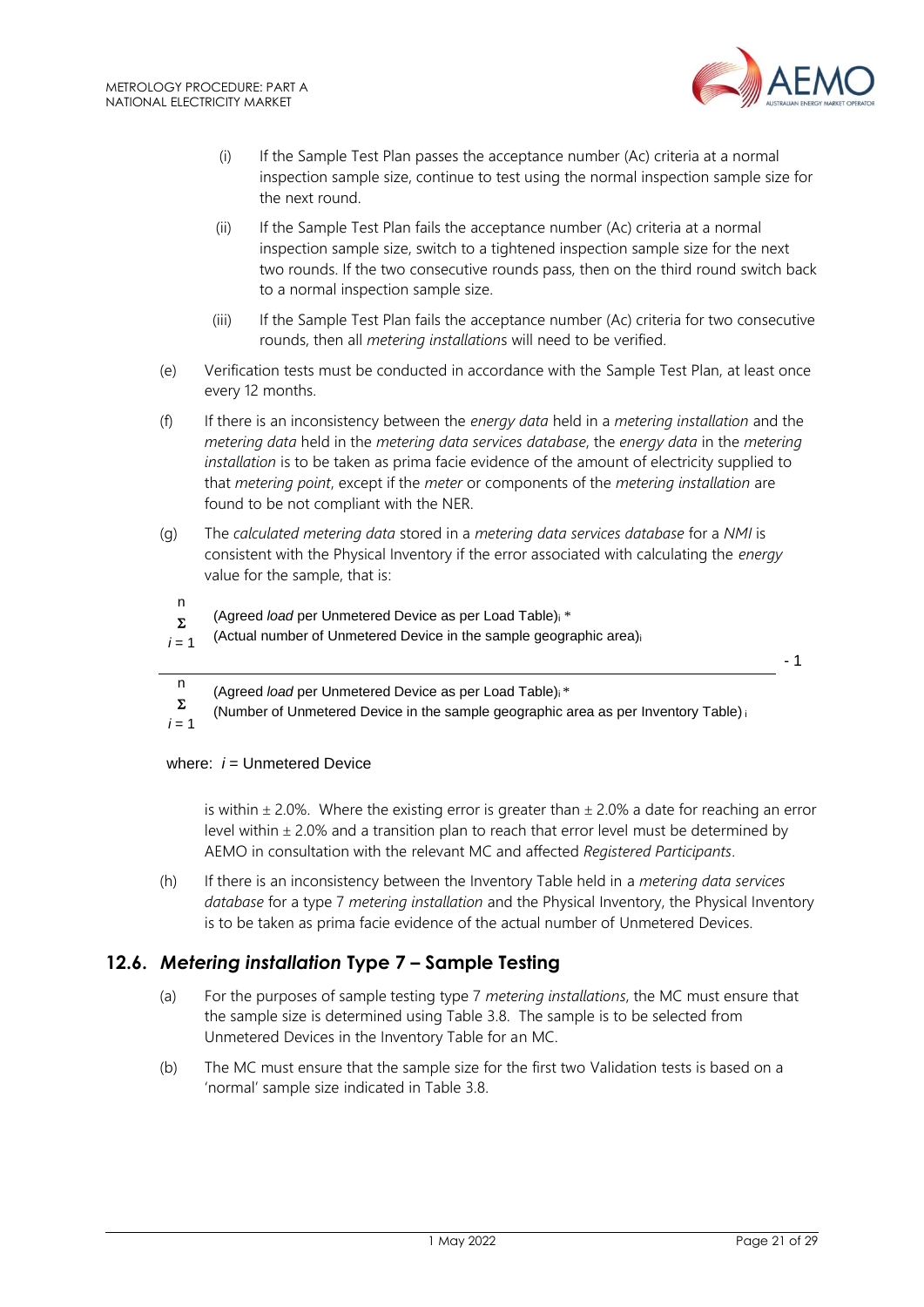

# **Table 3.8** - **Unmetered Devices in Inventory Table**

| Number of Unmetered Devices in | Sample Size    |                |           |
|--------------------------------|----------------|----------------|-----------|
| Inventory Table                | Reduced        | Normal         | Tightened |
| $2$ to $8$                     | $\overline{c}$ | $\overline{c}$ | 3         |
| 9 to 15                        | $\overline{2}$ | 3              | 5         |
| 16 to 25                       | 3              | 5              | 8         |
| 26 to 50                       | 5              | 8              | 13        |
| 51 to 90                       | 5              | 13             | 20        |
| 91 to 150                      | 8              | 20             | 32        |
| 151 to 280                     | 13             | 32             | 50        |
| 281 to 500                     | 20             | 50             | 80        |
| 501 to 1200                    | 32             | 80             | 125       |
| 1201 to 3200                   | 50             | 125            | 200       |
| 3201 to 10000                  | 80             | 200            | 315       |
| 10001 to 35000                 | 125            | 315            | 500       |
| 35001 to 150000                | 200            | 500            | 800       |
| 150001 to 500000               | 315            | 800            | 1250      |
| 500001 to over                 | 500            | 1250           | 2000      |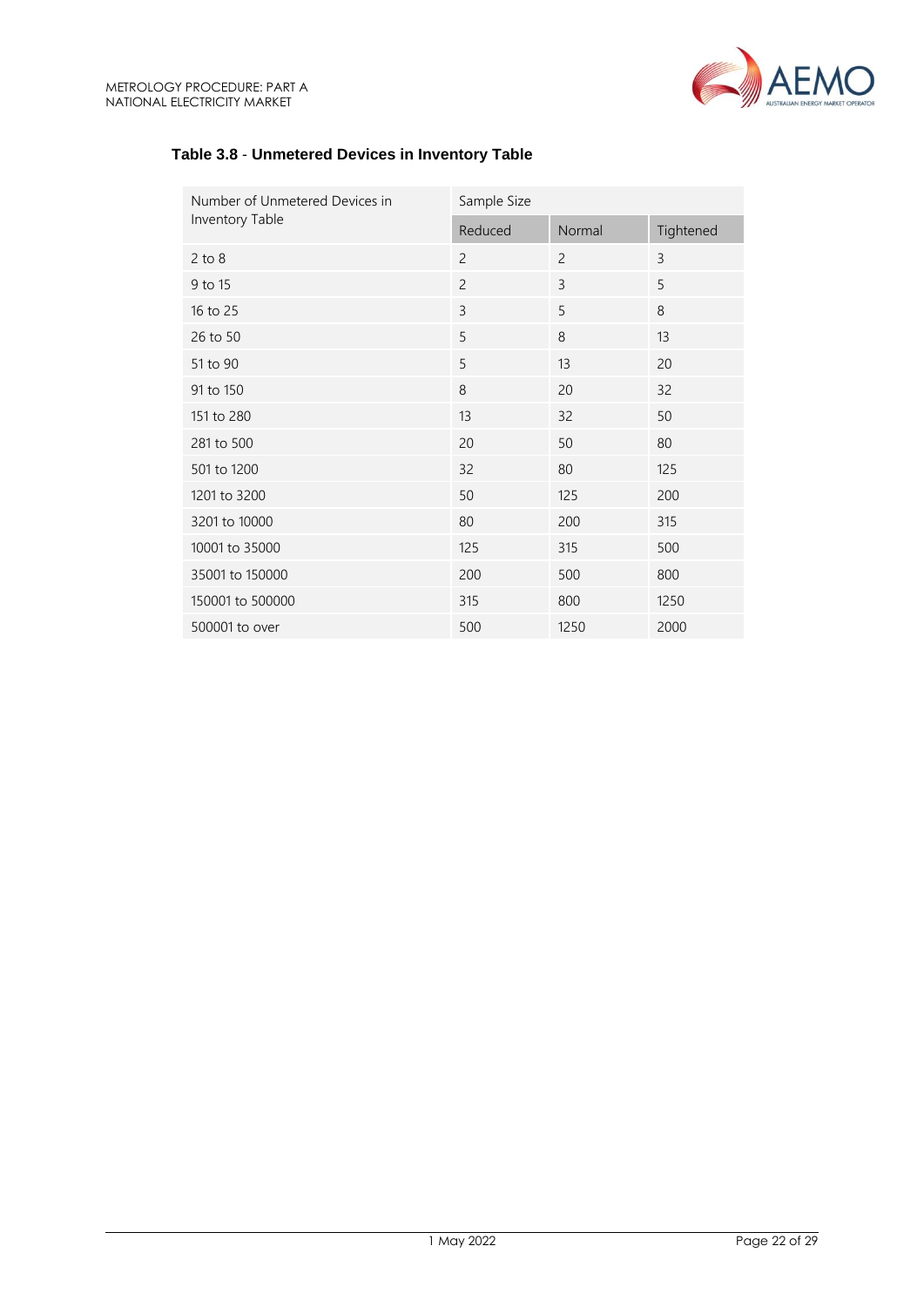

(c) The MC must ensure that the sample size for subsequent Validation tests is based on the following:



- (d) The MC must select sample Unmetered Devices for a Validation test from random geographic areas depending on the sample size. The selection of the geographic area must be such that each Unmetered Device has an equal chance of being included in the sample.
- (e) The MC must ensure that the Validation test is conducted at least once every six months, commencing from the first Validation test.
- (f) If the results of two consecutive Validation tests, based on a reduced sample size, be within the accuracy requirements for that test, the MC must ensure that the next Validation test is conducted at least once every 12 months.

# <span id="page-22-0"></span>**12.7. Request for Test of Calculated** *Metering data*

- (a) If requested to test a type 7 *metering installation* by a *Registered Participant* under clause 7.9.1 of the NER, the MC or AEMO (as applicable) must:
	- i. arrange to test that the *calculated metering data* stored in the *metering data services database* reflects the Physical Inventory for the type 7 *metering installation*;
	- ii. arrange to test that the *calculated metering data* stored in the *metering data services database* reflects the Physical Inventory, calculation methodology and Agreed Load for the *non-contestable unmetered load*; and
	- iii. use reasonable endeavours to conduct the test within 15 *business days* of the request; and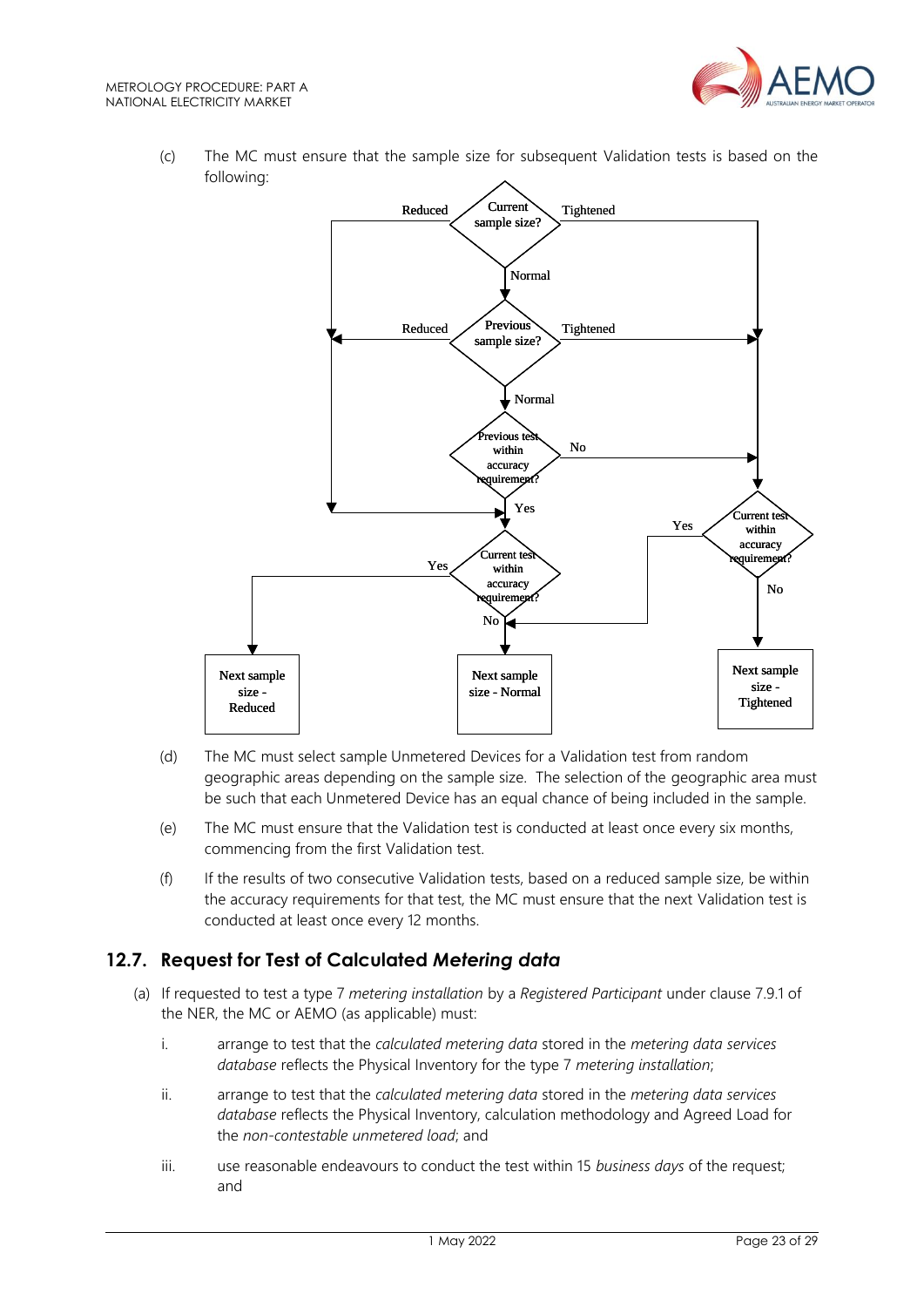

- iv. prior to any test being undertaken, provide an estimate of costs associated with the test.
- (b) Where there is a discrepancy between the Inventory Table held in the *metering data services database* for a type 7 *metering installation* and the Physical Inventory, the Physical Inventory is to be taken as prima facie evidence of the actual number of Unmetered Devices.
- (c) Where there is a discrepancy between the Inventory Table held in the *metering data services database* for a *non-contestable unmetered load* and the Physical Inventory, the Physical Inventory is to be taken as prima facie evidence of the actual number of Unmetered Devices.

# <span id="page-23-0"></span>**12.8. AEMO's** *Metering data* **Obligations**

#### **12.8.1. Substitutions**

Where *metering data* has been Substituted, AEMO must advise affected *Registered Participants* at the same time as that *metering data* is sent to *Market Participants* for *settlements*.

#### **12.8.2. Load Profiling**

(a) This requirement only applies to the Jurisdiction specified in the following table:

| Jurisdiction                                          | Variation in accordance with Jurisdictional policy                                                                                                                                                                                                                                                                                                                                                                                                                                                                                               |
|-------------------------------------------------------|--------------------------------------------------------------------------------------------------------------------------------------------------------------------------------------------------------------------------------------------------------------------------------------------------------------------------------------------------------------------------------------------------------------------------------------------------------------------------------------------------------------------------------------------------|
| New South<br>Wales,<br>South Australia,<br>Queensland | AEMO must prepare a CLP for each relevant Profile Area in accordance with<br>sections 11.4 and 11.5 of Metrology Procedure Part B apply the CLP(s) by<br>Profile Area to the consumption energy data from the applicable first tier<br>controlled load Accumulation Meters and from the applicable Second Tier<br>Controlled Load type 6 metering installations in accordance sections 11.4 and<br>11.5 of Metrology Procedure Part B to produce interval metering data.<br>This requirement does not apply to Ergon Energy's distribution area. |

- (b) AEMO must prepare a NSLP by each Profile Area in accordance with section 11 of Metrology Procedure: Part B and apply it by Profile Area to the *metering data* from type 6 *metering installations* to produce *interval metering data* for type 6 *metering installations*.
- (c) This requirement only applies to the Jurisdiction specified in the following table:

| Jurisdiction                                                                              | Variation in accordance with Jurisdictional policy                                                                                                                                   |
|-------------------------------------------------------------------------------------------|--------------------------------------------------------------------------------------------------------------------------------------------------------------------------------------|
| New South<br>Wales,<br>Queensland,<br>South Australia,<br>Australian<br>Capital Territory | AEMO must enable the transfer to AEMO of parameters for the calculation of<br>a weekly load scaling factor, which represents the estimated data for First-<br>Tier Controlled Loads. |

# <span id="page-23-1"></span>**13. EMERGENCY PRIORITY PROCEDURES**

# <span id="page-23-2"></span>**13.1. Criteria for determining Emergency Condition**

While AEMO does not intend to restrict LNSPs and MCs from agreeing on a definition of 'emergency condition' in their service agreements, the definition must take into consideration the following criteria:

- (a) Unplanned disruption to power supply to one or more Sites, regardless of duration.
- (b) Risk of environmental damage, injury or fatality to any person from *distribution network* equipment due to their proximity to that equipment.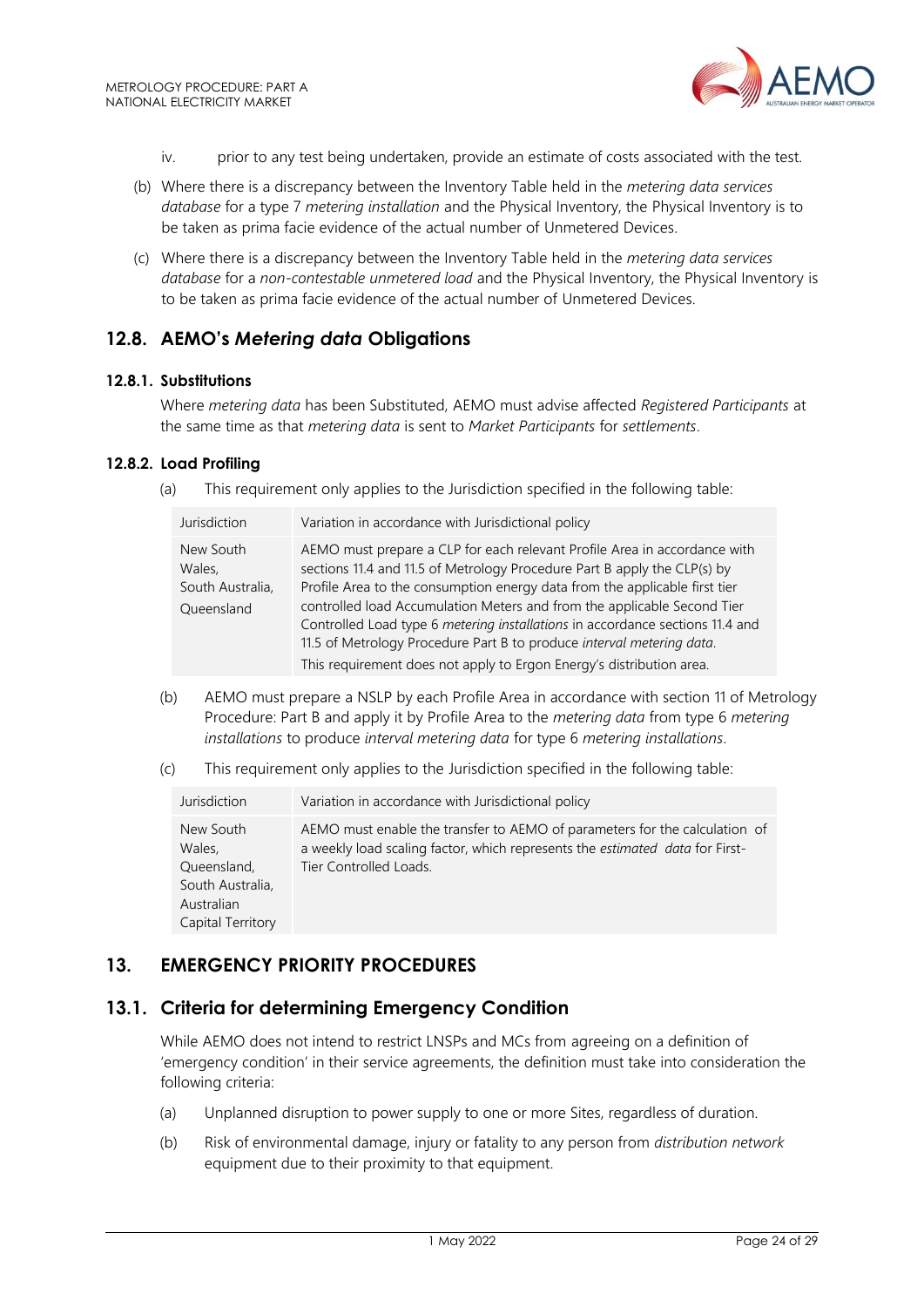

- (c) Potential for or the presence of risk to public safety.
- (d) Mandatory restriction of power supply.
- (e) Disruption to communications network used in the delivery of *metering data.*
- (f) Operational difficulties due to acts of nature, such as flooding and cyclones.

#### <span id="page-24-0"></span>**13.2.** *Metering installation***s Affected**

- (a) LNSPs and MCs may adopt different definitions of 'emergency condition' where Accumulation Meters are situated and where Interval Meters are situated.
- (b) In no circumstances will type 7 *metering installations* be affected by an 'emergency condition'.

#### <span id="page-24-1"></span>**13.3. Prioritisation of Services by MC in Emergency Condition**

LNSPs may prioritise the delivery of services from MCs by agreement provided that those services that are required for safety purposes, such as *disconnection* or *reconnection* must be prioritised over those services that are required solely for commercial reasons.

#### <span id="page-24-2"></span>**13.4. Other Laws Prevail**

- (a) Nothing in section 13, or in a services agreement between an LNSP and MC, overrides any requirement to comply with the NER or any other law relating to the safety of any person, property or the environment.
- (b) Whilst an MC may agree to supply services to an LNSP related to an emergency condition, the MC is not able to contract out of its obligations in the NER through that agreement.

#### <span id="page-24-3"></span>**14. SHARED FUSE ARRANGEMENTS**

- (a) Local Network Service Providers (LNSPs) must identify, record, and maintain Shared Fuse Arrangements through the Shared Isolation Point Flag in MSATS for every *connection point* that is part of each specific Shared Fuse Arrangement, as specified in the NER and the MSATS Procedures.
- (b) FRMPs and MCs must notify the LNSPs of any new Shared Fuse Arrangements or any changes to existing Shared Fuse Arrangements for the *connection points* relevant to them, as specified in the NER and the MSATS Procedures.
- (c) MPB must notify the MC or the FRMP of any new Shared Fuse Arrangements or any changes to existing Shared Fuse Arrangements for the *connection points* relevant to them, as specified in the MSATS Procedures.
- (d) Participants may access existing *connection points'* Shared Fuse Arrangements information that is available in the MSATS Standing Data as specified in the MSATS Procedures. Shared Fuse Arrangements for *connection points* are stored in the Shared Isolation Point Flag field in MSATS which is discoverable via NMI Discovery in MSATS.
- (e) The following diagrams show the correct use of Shared Isolation Point Flags: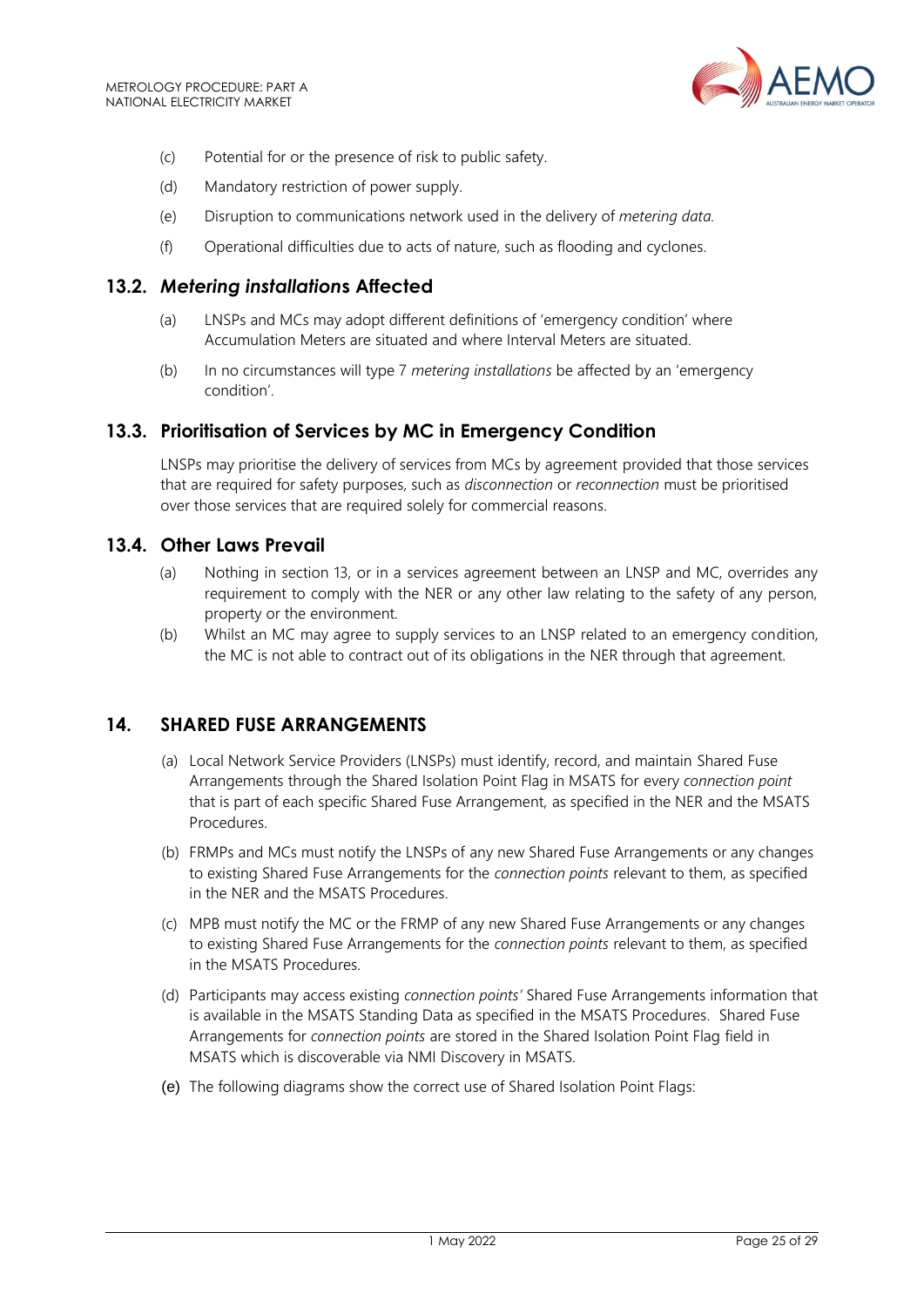



#### **Diagram 1 – Example where all meters have Shared Fuse Arrangements**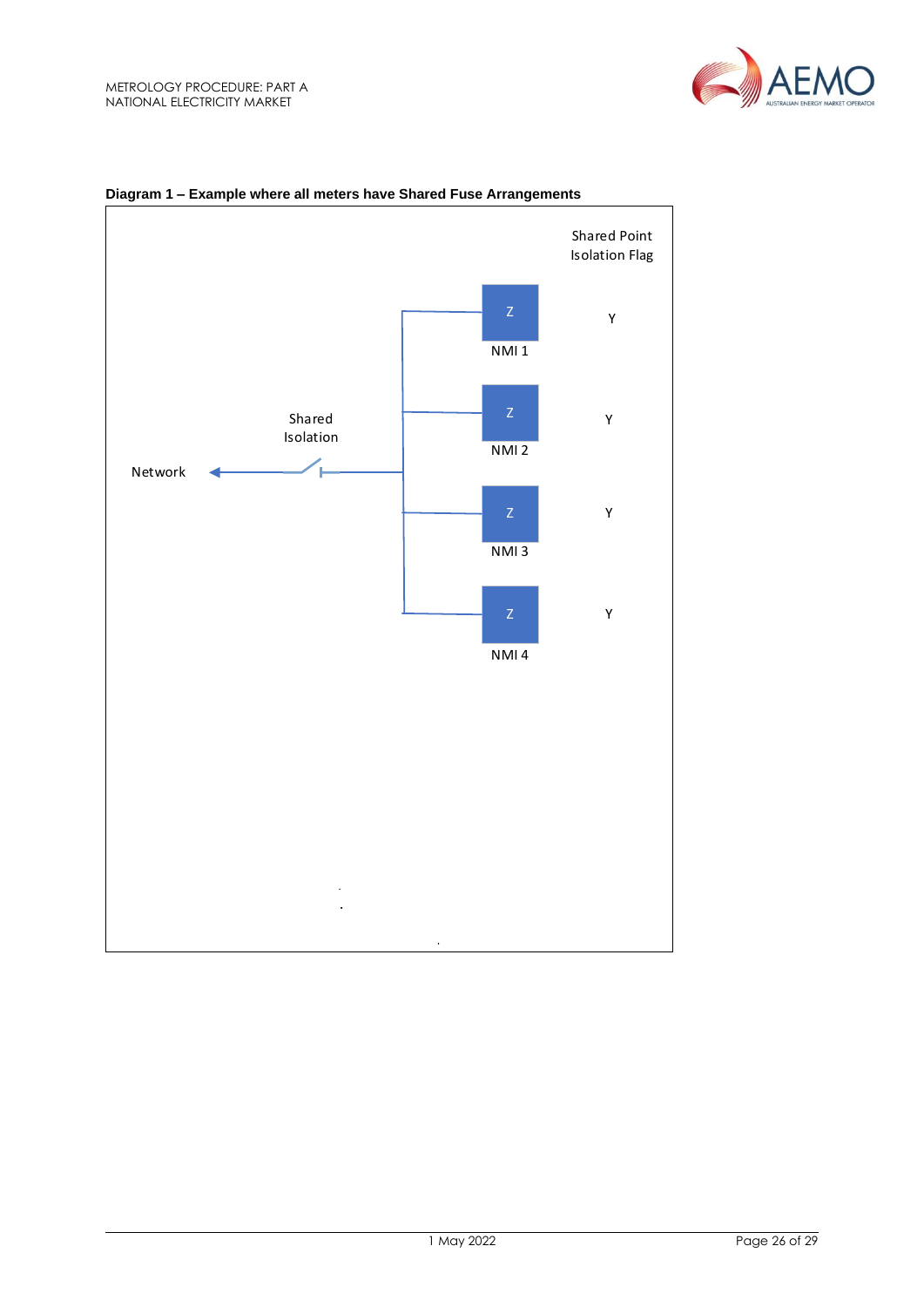

#### **Diagram 2 – Example of one meter with Individual Isolation**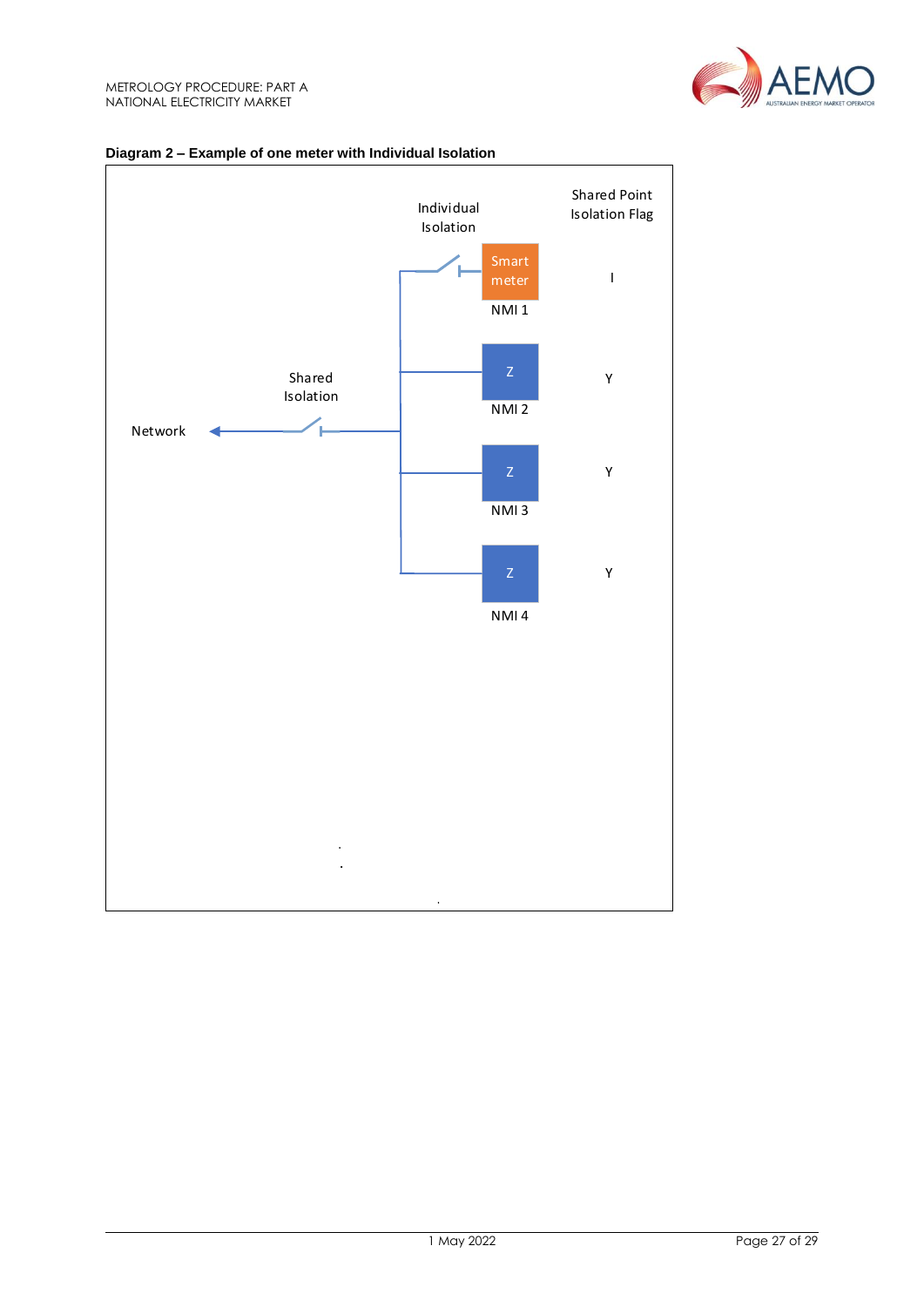



# **Diagram 3 – Example of all meters with Individual Isolation**